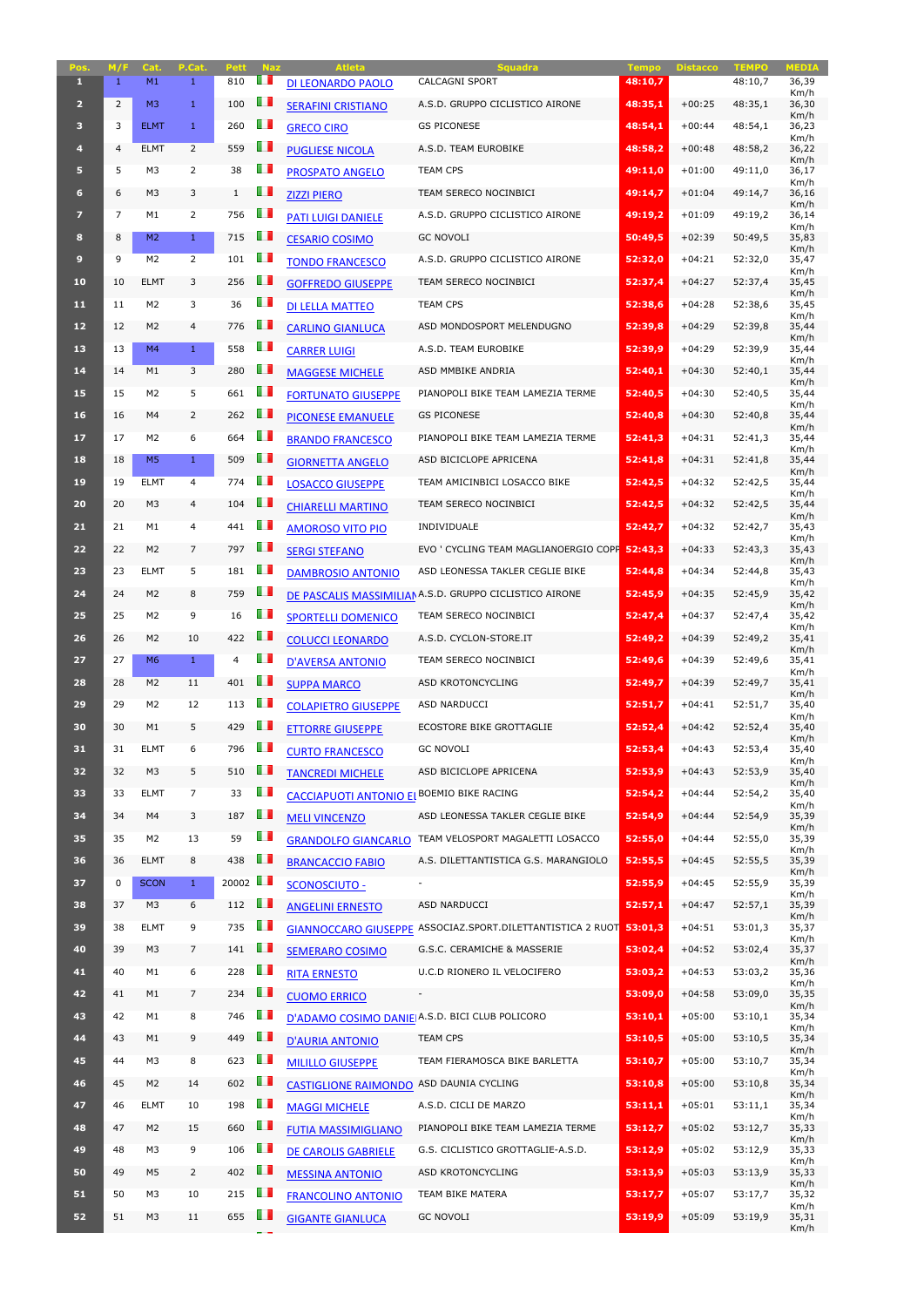| 53  | 52  | M <sub>3</sub> | 12             | 163 | O D            | <b>MINERVINI CORRADO</b>                          | A.S.D. VELOCLUB MOLFETTA                                                     | 53:21.5            | $+05:11$ | 53:21,5            | 35,30<br>Km/h |
|-----|-----|----------------|----------------|-----|----------------|---------------------------------------------------|------------------------------------------------------------------------------|--------------------|----------|--------------------|---------------|
| 54  | 53  | M <sub>2</sub> | 16             | 135 | OП             | <b>PETRUZZI ANGELO</b>                            | ASD SC CASAMASSIMA-LABICICLETTASTORE 53:22,4                                 |                    | $+05:12$ | 53:22,4            | 35,30<br>Km/h |
| 55  | 54  | <b>ELMT</b>    | 11             | 179 | $\blacksquare$ | <b>CEGLIE ANTONIO</b>                             | ASD LEONESSA TAKLER CEGLIE BIKE                                              | 53:23,4            | $+05:13$ | 53:23,4            | 35,30<br>Km/h |
| 56  | 55  | <b>ELMT</b>    | 12             | 798 | $\blacksquare$ | <b>PEDRINI ANTONINO</b>                           | ASD SOIRT BIKE LUCANIA                                                       | 53:24,7            | $+05:14$ | 53:24,7            | 35,29<br>Km/h |
| 57  | 56  | M3             | 13             | 79  | $\blacksquare$ | <b>LATARTARA GIUSEPPE AN(ASD SPES ALBEROBELLO</b> |                                                                              | 53:25,7            | $+05:15$ | 53:25,7            | 35,29<br>Km/h |
| 58  | 57  | <b>ELMT</b>    | 13             | 553 | OП             | <b>NUHA ALBAN</b>                                 | A.S.D. TEAM EUROBIKE                                                         | 53:30,8            | $+05:20$ | 53:30,8            | 35,27<br>Km/h |
| 59  | 58  | M <sub>2</sub> | 17             | 269 | H              | <b>LATERZA ONOFRIO</b>                            | TEAM EVOLUZIONE ASD                                                          | 53:47,3            | $+05:37$ | 53:47,3            | 35,22<br>Km/h |
| 60  | 59  | M <sub>2</sub> | 18             | 520 | $\blacksquare$ | <b>DODARO GIOVANNI</b>                            | A.S.D. TE.KI. AN. CICLITALIA                                                 | 53:54,2            | $+05:44$ | 53:54,2            | 35,19         |
| 61  | 60  | M1             | 10             | 444 | H.             | <b>CATTEDRA COSIMO</b>                            | A.S.D. NRG BIKE                                                              | 53:57,4            | $+05:47$ | 53:57,4            | Km/h<br>35,18 |
| 62  | 61  | <b>ELMT</b>    | 14             | 659 | <b>TI</b>      | <b>MAFFEI GIORGIO</b>                             | PIANOPOLI BIKE TEAM LAMEZIA TERME                                            | 53:58,8            | $+05:48$ | 53:58,8            | Km/h<br>35,18 |
| 63  | 62  | M1             | 11             | 29  | Ш              | <b>MANGIA MARIO</b>                               | ASD TEAM BIKE GALATINA                                                       | 54:00,9            | $+05:50$ | 54:00.9            | Km/h<br>35,17 |
| 64  | 63  | <b>ELMT</b>    | 15             | 253 | U I            | <b>TEDONE GRAZIANO</b>                            | A.S.D. HELLO BIKE SHOP TRANI                                                 | 54:29,3            | $+06:19$ | 54:29,3            | Km/h<br>35,07 |
| 65  | 64  | M5             | 3              | 259 | <b>TILL</b>    | PETRACHI ANTONIO                                  | <b>GS PICONESE</b>                                                           | 54:29,7            | $+06:19$ | 54:29,7            | Km/h<br>35,07 |
| 66  | 65  | M <sub>2</sub> | 19             | 76  | H              | <b>DE CARLO GIUSEPPE</b>                          | ASD SPES ALBEROBELLO                                                         | 54:31,5            | $+06:21$ | 54:31,5            | Km/h<br>35,07 |
| 67  | 66  | M2             | 20             | 279 | $\blacksquare$ | <b>ANTOLINI RAFFAELE</b>                          | ASD MMBIKE ANDRIA                                                            | 54:37,4            | $+06:27$ | 54:37,4            | Km/h<br>35,05 |
| 68  | 67  | <b>JMT</b>     | $\mathbf{1}$   | 98  | $\blacksquare$ | <b>LORENZO DAVIDE</b>                             | A.S.D. GRUPPO CICLISTICO AIRONE                                              | 55:04,1            | $+06:54$ | 55:04,1            | Km/h<br>34,96 |
| 69  | 68  | M4             | $\overline{4}$ | 66  | $\blacksquare$ | <b>PARADISO GIUSEPPE</b>                          | ASD CANUSIUM BIKE L. MARCOVECCHIO                                            | 55:44,9            | $+07:34$ | 55:44,9            | Km/h<br>34,82 |
| 70  | 69  | M1             | 12             | 22  | $\blacksquare$ | <b>TARANTINO VINCENZO</b>                         | TEAM DPF BIKE                                                                | 55:46,9            | $+07:36$ | 55:46,9            | Km/h<br>34,82 |
| 71  | 70  | <b>ELMT</b>    | 16             | 780 | $\blacksquare$ | <b>NOCITA WALTER</b>                              | ASD BIKE PLANET                                                              | 56:39,2            | $+08:29$ | 56:39,2            | Km/h<br>34,64 |
| 72  | 71  | M <sub>5</sub> | 4              | 620 | m              | <b>ZEGGIO SILVIO</b>                              | MAGLIE BIKE A.S.D.                                                           | 56:39,5            | $+08:29$ | 56:39,5            | Km/h<br>34,64 |
| 73  | 72  | <b>ELMT</b>    | 17             | 196 | l I            | DE SISTO ROCCO                                    | A.S.D. CICLI DE MARZO                                                        | 57:13,2            | $+09:03$ | 57:13,2            | Km/h<br>34,53 |
| 74  | 73  | M <sub>2</sub> | 21             | 592 | <b>TI</b>      | <b>MERAGLIA MARCO</b>                             | <b>TEAM AURISPA</b>                                                          | 57:13,2            | $+09:03$ | 57:13,2            | Km/h<br>34,53 |
| 75  | 74  | M1             | 13             | 570 | ш              | <b>BABBO BARTOLOMEO</b>                           | A.S.D. AVIS BIKE CONVERSANO                                                  | 58:36,3            | $+10:26$ | 58:36,3            | Km/h<br>34,27 |
| 76  | 75  | M1             | 14             | 268 | Ш              | <b>GASPARRE NICOLA</b>                            | TEAM EVOLUZIONE ASD                                                          | 58:56.4            | $+10:46$ | 58:56,4            | Km/h<br>34,20 |
| 77  | 76  | M3             | 14             | 261 | IΙ             | <b>GIANCANE ROBERTO</b>                           | <b>GS PICONESE</b>                                                           | 59:34,0            | $+11:23$ | 59:34,0            | Km/h<br>34,08 |
| 78  | 77  | <b>ELMT</b>    | 18             | 127 | $\blacksquare$ | <b>D'EREDITA' MARCO</b>                           | ASD SC CASAMASSIMA-LABICICLETTASTORE 59:50,3                                 |                    | $+11:40$ | 59:50,3            | Km/h<br>34,03 |
| 79  | 78  | M1             | 15             | 40  | O D            | <b>TROTTA DOMENICO</b>                            | <b>TEAM CPS</b>                                                              | 59:56,6            | $+11:46$ | 59:56,6            | Km/h<br>34,01 |
| 80  | 79  | M4             | 5              | 772 | uп             | LOCOROTONDO GIANPAO ASD BIKE PLANET               |                                                                              | 00:14,2            | $+12:04$ | 00:14,2            | Km/h<br>33,96 |
| 81  | 80  | <b>ELMT</b>    | 19             | 229 | $\blacksquare$ | <b>ROBBE MAURO</b>                                | U.C.D RIONERO IL VELOCIFERO                                                  | 00:41,5            | $+12:31$ | 00:41,5            | Km/h<br>33,87 |
| 82  | 81  | M <sub>6</sub> | 2              | 490 | OП             | DE CRISTOFARO MATTEO                              | CICLI SPANO-SIPONTINO                                                        | 00:53,8            | $+12:43$ | 00:53,8            | Km/h<br>33,83 |
| 83  | 82  | <b>ELMT</b>    | 20             | 604 | $\blacksquare$ | <b>LIVINI VITTORIO</b>                            | ASD DAUNIA CYCLING                                                           | 00:54,9            | $+12:44$ | 00:54,9            | Km/h<br>33,83 |
| 84  | 83  | M1             | 16             | 462 | H              | <b>TRISOLINO MASSIMO</b>                          | CITTA DEGLI IMPERIALI                                                        | 00:55,1            | $+12:45$ | 00:55,1            | Km/h<br>33,83 |
| 85  | 84  | <b>ELMT</b>    | 21             | 436 | m              | <b>SANTAMATO NICOLO'</b>                          | A.S. DILETTANTISTICA G.S. MARANGIOLO                                         | 01:00,5            | $+12:50$ | 01:00,5            | Km/h<br>33,81 |
| 86  | 85  | M1             | 17             | 762 | $\blacksquare$ | <b>CARRIERI VINCENZO</b>                          | CICLISPORT2000 FOCUS BIKES TEAM                                              | 01:01,6            | $+12:51$ | 01:01,6            | Km/h<br>33,81 |
| 87  | 86  | M3             | 15             | 264 | m              | <b>ZAMILLO GIANLUCA</b>                           | <b>GS PICONESE</b>                                                           | 01:03,1            | $+12:53$ | 01:03,1            | Km/h<br>33,80 |
| 88  | 87  | M1             | 18             | 345 | OП             | DE SANTIS COSIMO                                  | <b>GS PICONESE</b>                                                           | 01:03,4            | $+12:53$ | 01:03,4            | Km/h<br>33,80 |
| 89  | 88  | M <sub>2</sub> | 22             | 605 | m              | <b>MONACIS LIBERO ANGELO ASD DAUNIA CYCLING</b>   |                                                                              | 01:04,7            | $+12:54$ | 01:04,7            | Km/h<br>33,80 |
| 90  | 89  | M4             | 6              | 42  | OП             | <b>BOTTACCI VITO</b>                              | CARBINIA BIKE CAROVIGNO                                                      | 01:04,8            | $+12:54$ | 01:04,8            | Km/h<br>33,80 |
| 91  | 90  | M <sub>2</sub> | 23             | 477 | $\blacksquare$ | <b>SCHIAVONE GIUSEPPE</b>                         | <b>NARDUCCI</b>                                                              | 01:05,5            | $+12:55$ | 01:05,5            | Km/h<br>33,80 |
| 92  | 91  | M <sub>3</sub> | 16             | 783 | OП             | <b>CICERO MAURO</b>                               | A.S.D. ROMANELLI BIKE CAPURSO                                                | 01:05,8            | $+12:55$ | 01:05,8            | Km/h<br>33,79 |
| 93  | 92  | M1             | 19             | 407 | LП             | <b>DI FRANCESCO MARCO</b>                         | U.C.D RIONERO IL VELOCIFERO                                                  | 01:06,2            | $+12:56$ | 01:06,2            | Km/h<br>33,79 |
| 94  | 93  | M1             | 20             | 403 | H              | <b>SUMA VITO</b>                                  | ASSOCIAZ. SPORT. DILETTANTISTICA PEDAL 01:06,5                               |                    | $+12:56$ | 01:06.5            | Km/h<br>33,79 |
| 95  | 94  | M1             | 21             | 480 | $\blacksquare$ |                                                   | ASD E.F. BICI CLUB FRANCAVILLA FONTANA                                       | 01:11,1            | $+13:01$ | 01:11,1            | Km/h<br>33,78 |
| 96  | 95  | M <sub>2</sub> | 24             | 193 | O T            | <b>MANIGRASSO COSIMO</b>                          | TEAM VELOSPORT MAGALETTI LOSACCO                                             | 01:12,4            | $+13:02$ | 01:12,4            | Km/h<br>33,77 |
| 97  | 96  | M4             |                | 238 | Ш              | <b>SCHIAVONE GIULIO</b>                           | ASD ROMANELLI BIKE CAPURSO                                                   | 01:13,8            | $+13:03$ | 01:13,8            | Km/h<br>33,77 |
| 98  | 97  | M <sub>3</sub> | 17             | 526 | H              | <b>ROMANELLI PASQUALE</b>                         |                                                                              |                    | $+13:04$ |                    | Km/h          |
| 99  | 98  | M3             | 18             | 711 | H              | LUCCHETTI MASSIMO                                 | EVO ' CYCLING TEAM MAGLIANO<br>ASD MARGHER. DI SAVOIA MICHELE TORRA( 01:14,5 | 01:14,1            | $+13:04$ | 01:14,1<br>01:14,5 | 33,77<br>Km/h |
|     | 99  |                |                | 500 | u p            | <b>DAMATO ANTONIO</b>                             |                                                                              |                    |          |                    | 33,77<br>Km/h |
| 100 | 100 | M <sub>2</sub> | 25             | 206 | H              | <b>MELE PIER FRANCESCO</b>                        | ASD NARDUCCI<br>TEAM ROAD BIKE                                               | 01:14,7<br>01:14,7 | $+13:04$ | 01:14,7            | 33,77<br>Km/h |
| 101 | 101 | M4             | 8              | 204 | H I            | <b>DE TULLIO GIOVANNI</b>                         |                                                                              |                    | $+13:04$ | 01:14,7            | 33,77<br>Km/h |
| 102 |     | M4             | 9              |     | <b>TILL</b>    | <b>ALBANESE LEONARDO</b>                          | TEAM ROAD BIKE                                                               | 01:14,8            | $+13:04$ | 01:14,8            | 33,77<br>Km/h |
| 103 | 102 | M2             | 26             | 115 | $\blacksquare$ | <b>RUBINO TOMMASO</b>                             | ASD NARDUCCI                                                                 | 01:15,0            | $+13:04$ | 01:15,0            | 33,77<br>Km/h |
| 104 | 103 | M <sub>5</sub> | 5              | 410 |                | <b>MAGGIORE ANGELO</b>                            | A.S.D.CARBINIA BIKE CAROVIGNO                                                | 01:15,8            | $+13:05$ | 01:15,8            | 33,76<br>Km/h |
| 105 | 104 | M <sub>2</sub> | 27             | 14  | $\blacksquare$ | <b>SALATINO GIANPAOLO</b>                         | TEAM SERECO NOCINBICI                                                        | 01:16,8            | $+13:06$ | 01:16,8            | 33,76<br>Km/h |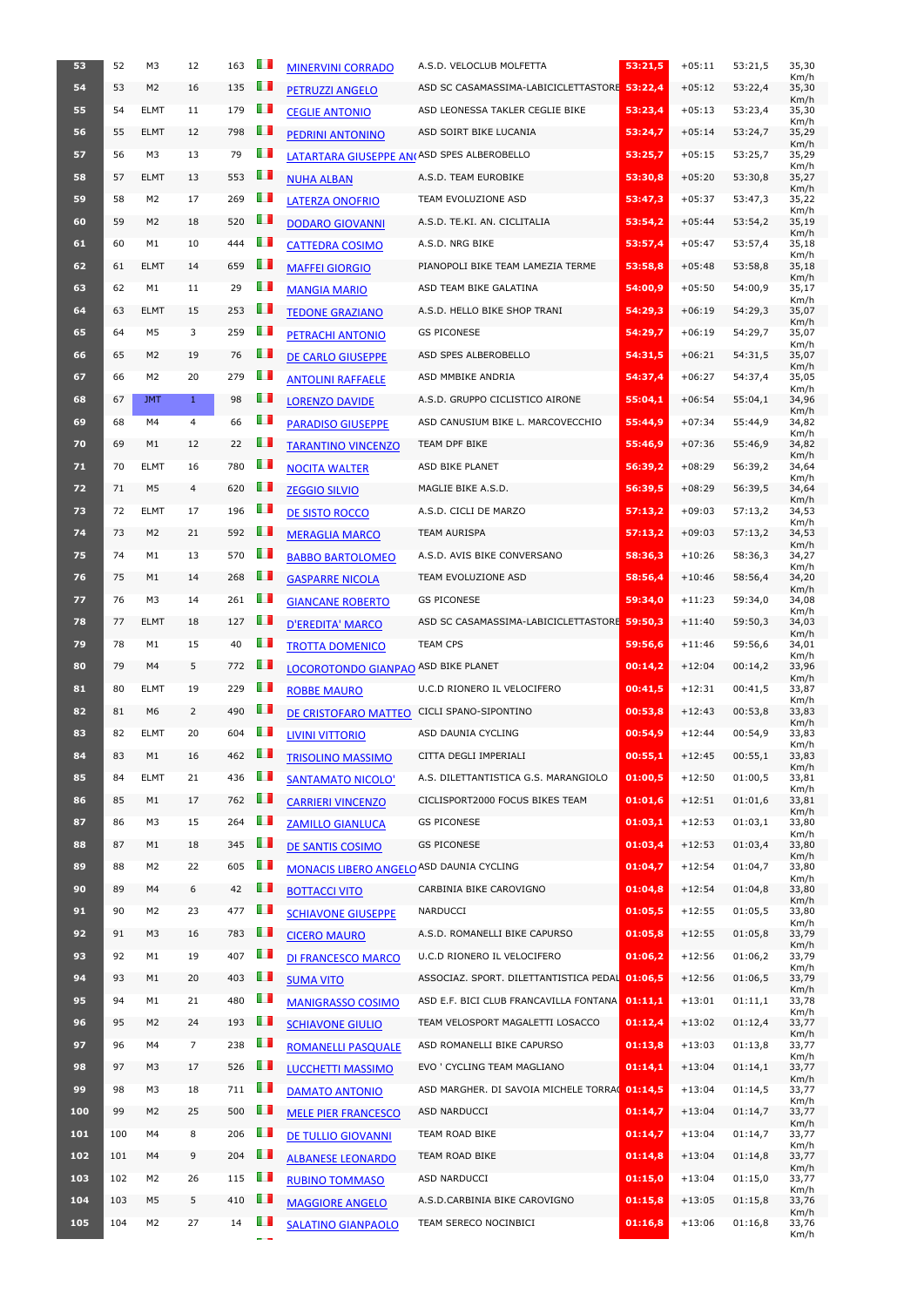| 106        | 105 | M <sub>5</sub> | 6              | 306                  | E D            | <b>MOLA SAVERIO</b>          | CICLOAMATORI TARANTO                                                                    | 01:18.4 | $+13:08$ | 01:18,4            | 33,75<br>Km/h         |
|------------|-----|----------------|----------------|----------------------|----------------|------------------------------|-----------------------------------------------------------------------------------------|---------|----------|--------------------|-----------------------|
| 107        | 106 | <b>ELMT</b>    | 22             | 446                  | m              | <b>BRUNO MANUEL</b>          | A.S.D. GRUPPO CICLISTICO MARTINA F.CA                                                   | 01:20,8 | $+13:10$ | 01:20,8            | 33,75                 |
| 108        | 107 | M <sub>3</sub> | 19             | 80                   | U I            | PEZZOLLA VITO                | ASD SPES ALBEROBELLO                                                                    | 01:23,0 | $+13:12$ | 01:23,0            | Km/h<br>33,74         |
| 109        | 108 | M2             | 28             | 400                  | U D            | <b>SUPPA ANTONIO</b>         | * INDIVIDUALI *                                                                         | 01:23,8 | $+13:13$ | 01:23,8            | Km/h<br>33,74         |
| 110        | 109 | M1             | 22             | 245                  | Œ              | <b>MARUCCIO GIANLUCA</b>     | BICI CLUB OSTUNI ASD                                                                    | 01:27,4 | $+13:17$ | 01:27,4            | Km/h<br>33,73         |
| 111        | 110 | M2             | 29             | 427                  | OΠ             | <b>LATESORIERE FRANCESCO</b> | ASD SPES ALBEROBELLO                                                                    | 01:28,3 | $+13:18$ | 01:28,3            | Km/h<br>33,72         |
| 112        | 111 | M4             | 10             | 431                  | Œ              | <b>ROMANELLI MARTINO</b>     | CICLISPORT2000 FOCUS BIKES TEAM                                                         | 01:29,9 | $+13:19$ | 01:29,9            | Km/h<br>33,72         |
| 113        | 112 | M2             | 30             | 275                  | O D            | <b>PINTO MICHELE</b>         | <b>ECOSTORE BIKE GROTTAGLIE</b>                                                         | 01:31,1 | $+13:21$ | 01:31,1            | Km/h<br>33,72         |
| 114        | 113 | <b>ELMT</b>    | 23             | 195                  | U I            | <b>DE MARZO FRANCESCO</b>    | A.S.D. CICLI DE MARZO                                                                   | 01:31,7 | $+13:21$ | 01:31,7            | Km/h<br>33,71         |
| 115        | 114 | <b>ELMT</b>    | 24             | 518                  | U D            | <b>DICURSI SERGIO</b>        | A.S. DILETTANTISTICA G.S. MARANGIOLO                                                    | 01:32,2 | $+13:22$ | 01:32,2            | Km/h<br>33,71         |
| 116        | 115 | M <sub>5</sub> | $\overline{7}$ | 730                  | ПD             | <b>COLUCCI ORONZO</b>        | ASD NARDELLI SPORT TOTAL BIKE MONOPOL 01:32.8                                           |         | $+13:22$ | 01:32,8            | Km/h<br>33,71         |
| 117        | 116 | M <sub>7</sub> | $\mathbf{1}$   | 125                  | O D            | <b>CAPOZZO STEFANO</b>       | ASD SC CASAMASSIMA-LABICICLETTASTORE 01:33,5                                            |         | $+13:23$ | 01:33,5            | Km/h<br>33,71         |
| 118        | 117 | <b>ELMT</b>    | 25             | 702                  | Œ              |                              | CICLISTICA VERNOLESE                                                                    | 01:35,0 | $+13:25$ | 01:35,0            | Km/h<br>33,70         |
| 119        | 118 | M3             | 20             | 630                  | Ш              | <b>SCAZZARI VINCENZO</b>     | ASSOCIAZIONE SPORTIVA DILETTANTISTICA 01:38,1                                           |         | $+13:28$ | 01:38,1            | Km/h<br>33,69         |
|            |     |                |                |                      | OП             | DE DONATO GIUSEPPE           |                                                                                         |         |          |                    | Km/h                  |
| 120        | 119 | M1             | 23             | 84                   | OП             | PINTO GIACOMO                | A.S.D. CYCLING TEAM MOLA                                                                | 01:38,7 | $+13:28$ | 01:38,7            | 33,69<br>Km/h         |
| 121        | 120 | M4             | 11             | 97                   |                |                              | PERRONE VICTOR MARCEL A.S.D. TEAM MURGIA BIKE SANTERAMO                                 | 01:41,2 | $+13:31$ | 01:41,2            | 33,68<br>Km/h         |
| 122        | 121 | M1             | 24             | 598                  | Œ              | <b>TURCO GIUSEPPE</b>        | ASD EUROBICI / BET ITALY TRICASE                                                        | 01:42,6 | $+13:32$ | 01:42,6            | 33,68<br>Km/h         |
| 123        | 122 | M2             | 31             | 469                  | O D            | <b>MAGLIE ALESSANDRO</b>     | EVO ' CYCLING TEAM MAGLIANO                                                             | 01:43,7 | $+13:33$ | 01:43,7            | 33,68<br>Km/h         |
| 124        | 123 | M1             | 25             | 276                  | ПD             | <b>LOBASCIO LUCA</b>         | AVIS BIKE RUVO                                                                          | 01:44,1 | $+13:34$ | 01:44,1            | 33,68<br>Km/h         |
| 125        | 124 | M5             | 8              | 409                  | U D            | <b>CARRIERO LUIGI</b>        | <b>GS PICONESE</b>                                                                      | 01:44,3 | $+13:34$ | 01:44,3            | 33,67<br>Km/h         |
| 126        | 125 | M <sub>2</sub> | 32             | 151                  | ш              | <b>MANGIALARDI SERGIO</b>    | TEAM OROVERDE BITONTO                                                                   | 01:44,5 | $+13:34$ | 01:44,5            | 33,67<br>Km/h         |
| 127        | 126 | M4             | 12             | 207                  | ш              | <b>DESANTIS SAVERIO</b>      | TEAM ROAD BIKE                                                                          | 01:44,6 | $+13:34$ | 01:44,6            | 33,67<br>Km/h         |
| 128        | 127 | M <sub>3</sub> | 21             | 731                  | H.             | <b>RUSSO ALFREDO</b>         | ASD FUORISOGLIA                                                                         | 01:44,7 | $+13:34$ | 01:44,7            | 33,67<br>Km/h         |
| 129        | 128 | M5             | 9              | 473                  | U D            | <b>LOPETRONE SALVATORE</b>   | ASD CICLISTICA CROTONESE                                                                | 01:45,1 | $+13:35$ | 01:45,1            | 33,67<br>Km/h         |
| 130        | 129 | M4             | 13             | 48                   | H              | <b>PALLADINO DINO</b>        | ASD TEAM 20MIGLIA                                                                       | 01:45,2 | $+13:35$ | 01:45,2            | 33,67<br>Km/h         |
| 131        | 130 | M3             | 22             | 782                  | O D            | <b>LOLLI NICOLA</b>          | ASD BIKE PLANET                                                                         | 01:46,0 | $+13:36$ | 01:46,0            | 33,67                 |
| 132        | 131 |                |                |                      |                |                              |                                                                                         |         |          |                    | Km/h                  |
|            |     | M8             | $\mathbf{1}$   | 624                  | ПD             | <b>MOSCARELLI MICHELE</b>    | TEAM FIERAMOSCA BIKE BARLETTA                                                           | 01:47,0 | $+13:36$ | 01:47,0            | 33,67                 |
| 133        | 0   | SCON           | $\overline{2}$ | 20000 $\blacksquare$ |                | <b>SCONOSCIUTO -</b>         |                                                                                         | 01:47,5 | $+13:37$ | 01:47,5            | Km/h<br>33,66         |
| 134        | 132 | M4             | 14             | 622                  | O D            | <b>DAGNELLO VINCENZO</b>     | TEAM FIERAMOSCA BIKE BARLETTA                                                           | 01:47,6 | $+13:37$ | 01:47,6            | Km/h<br>33,66         |
| 135        | 133 | M2             | 33             | 270                  | O D            | <b>PALERMO BRUNO</b>         | TEAM EVOLUZIONE ASD                                                                     | 01:49,2 | $+13:39$ | 01:49,2            | Km/h<br>33,66         |
| 136        | 134 | M <sub>3</sub> | 23             | 464                  | $\blacksquare$ | <b>CONVERTINO DOMENICO</b>   | CITTA DEGLI IMPERIALI                                                                   | 01:50,9 | $+13:40$ | 01:50,9            | Km/h<br>33,65         |
| 137        | 135 | M4             | 15             | 83                   | U D            |                              |                                                                                         | 01:51,1 | $+13:41$ | 01:51,1            | Km/h<br>33,65         |
| 138        | 136 | M <sub>2</sub> | 34             | 455                  | O D            |                              | <b>FRACCHIOLLA DOMENICO A.S.D. CYCLING TEAM MOLA</b><br>CICLISPORT2000 FOCUS BIKES TEAM | 01:53,0 | $+13:42$ | 01:53,0            | Km/h<br>33,65         |
| 139        | 137 | M2             | 35             | 93                   | O D            | <b>MUSIELLO ALFREDO</b>      | ASSOCIAZ.SPORT.DILETTANTISTICA 2 RUOT                                                   | 01:53,4 | $+13:43$ |                    | Km/h<br>33,65         |
|            | 138 | M <sub>2</sub> | 36             |                      | Ш              | DE GIROLAMO VINCENZO         | <b>GC NOVOLI</b>                                                                        |         | $+13:44$ | 01:53,4            | Km/h                  |
| 140<br>141 | 139 | M4             | 16             | 590<br>188           | O D            | PERRONE LORENZO              | ASD LEONESSA TAKLER CEGLIE BIKE                                                         | 01:54,2 | $+13:48$ | 01:54,2<br>01:58,4 | 33,64<br>Km/h         |
|            | 140 |                |                |                      |                | <b>MORELLI ANTONIO</b>       |                                                                                         | 01:58,4 |          |                    | 33,63<br>Km/h         |
| 142        | 141 | M5<br>M4       | 10             | 751                  | Œ              | <b>VINCI GIUSEPPE</b>        | CICLOAMATORI TARANTO                                                                    | 01:58,4 | $+13:48$ | 01:58,4            | 33,63<br>Km/h         |
| 143        |     |                | 17             | 561                  | O D            | <b>SGOBBA VITO SANTE</b>     | A.S.D. TEAM EUROBIKE                                                                    | 02:00,4 | $+13:50$ | 02:00,4            | 33,63<br>Km/h         |
| 144        | 142 | M <sub>2</sub> | 37             | 479                  | Œ              | <b>ZURLO GIOVANNI</b>        | A.S.D. BICICLUB SAN VITO DEI NORMANNI                                                   | 02:00,7 | $+13:50$ | 02:00,7            | 33,62<br>Km/h         |
| 145        | 143 | M4             | 18             | 176                  | OΠ             | <b>RAHO EDOARDO</b>          | ASD CICLISMO MASSAFRA                                                                   | 02:03,0 | $+13:52$ | 02:03,0            | 33,62<br>Km/h         |
| 146        | 144 | M1             | 26             | 753                  | H              | <b>BAVONE ALESSANDRO</b>     | <b>TEAM AURISPA</b>                                                                     | 02:06,8 | $+13:56$ | 02:06,8            | 33,61<br>Km/h         |
| 147        | 145 | M7             | 2              | 9                    | OП             | LA VOTA DAMIANO              | TEAM SERECO NOCINBICI                                                                   | 02:08,1 | $+13:58$ | 02:08,1            | 33,60<br>Km/h         |
| 148        | 146 | M6             | 3              | 67                   | Œ              | <b>SORRENTI ANTONIO</b>      | ASD CANUSIUM BIKE L. MARCOVECCHIO                                                       | 02:09,8 | $+13:59$ | 02:09,8            | 33,60<br>Km/h         |
| 149        | 147 | M2             | 38             | 154                  | ПD             | <b>SALIERNO GIROLAMO</b>     | <b>TEAM OROVERDE BITONTO</b>                                                            | 02:10,0 | $+14:00$ | 02:10,0            | 33,60<br>Km/h         |
| <b>150</b> | 148 | M2             | 39             | 377                  | O D            | <b>ROSSI FRANCESCO</b>       | <b>GS PICONESE</b>                                                                      | 02:13,1 | $+14:03$ | 02:13,1            | 33,59<br>Km/h         |
| 151        | 149 | M5             | 11             | 701                  | O D            | <b>PASCALI SALVATORE</b>     | CICLISTICA VERNOLESE                                                                    | 02:15,3 | $+14:05$ | 02:15,3            | 33,58<br>Km/h         |
| 152        | 150 | <b>ELMT</b>    | 26             | 799                  | ш              | <b>FRACASSO MARCO</b>        | <b>GC NOVOLI</b>                                                                        | 02:17,9 | $+14:07$ | 02:17,9            | 33,57<br>Km/h         |
| 153        | 151 | M3             | 24             | 614                  | O D            | <b>ANCHORA LUIGI</b>         | MAGLIE BIKE A.S.D.                                                                      | 02:40,5 | $+14:30$ | 02:40,5            | 33,50<br>Km/h         |
| 154        | 152 | M3             | 25             | 153                  | H.             | <b>RUGGIERO FRANCESCO</b>    | TEAM OROVERDE BITONTO                                                                   | 02:47,2 | $+14:37$ | 02:47,2            | 33,48<br>Km/h         |
| 155        | 153 | M3             | 26             | 138                  | l I            | <b>TODISCO COSTANTINO</b>    | ASD SC CASAMASSIMA-LABICICLETTASTORE 03:17,6                                            |         | $+15:07$ | 03:17,6            | 33,39                 |
| 156        | 154 | M1             | 27             | 405                  | O D            | <b>D'ANDREA GIANLUCA</b>     | U.C.D RIONERO IL VELOCIFERO                                                             | 03:41,8 | $+15:31$ | 03:41,8            | Km/h<br>33,32         |
| 157        | 155 | M4             | 19             | 582                  | U.             | <b>PARACELLI PAOLO</b>       | A.C.D. G.S. TUGLIESE                                                                    | 03:55,4 | $+15:45$ | 03:55,4            | Km/h<br>33,27<br>Km/h |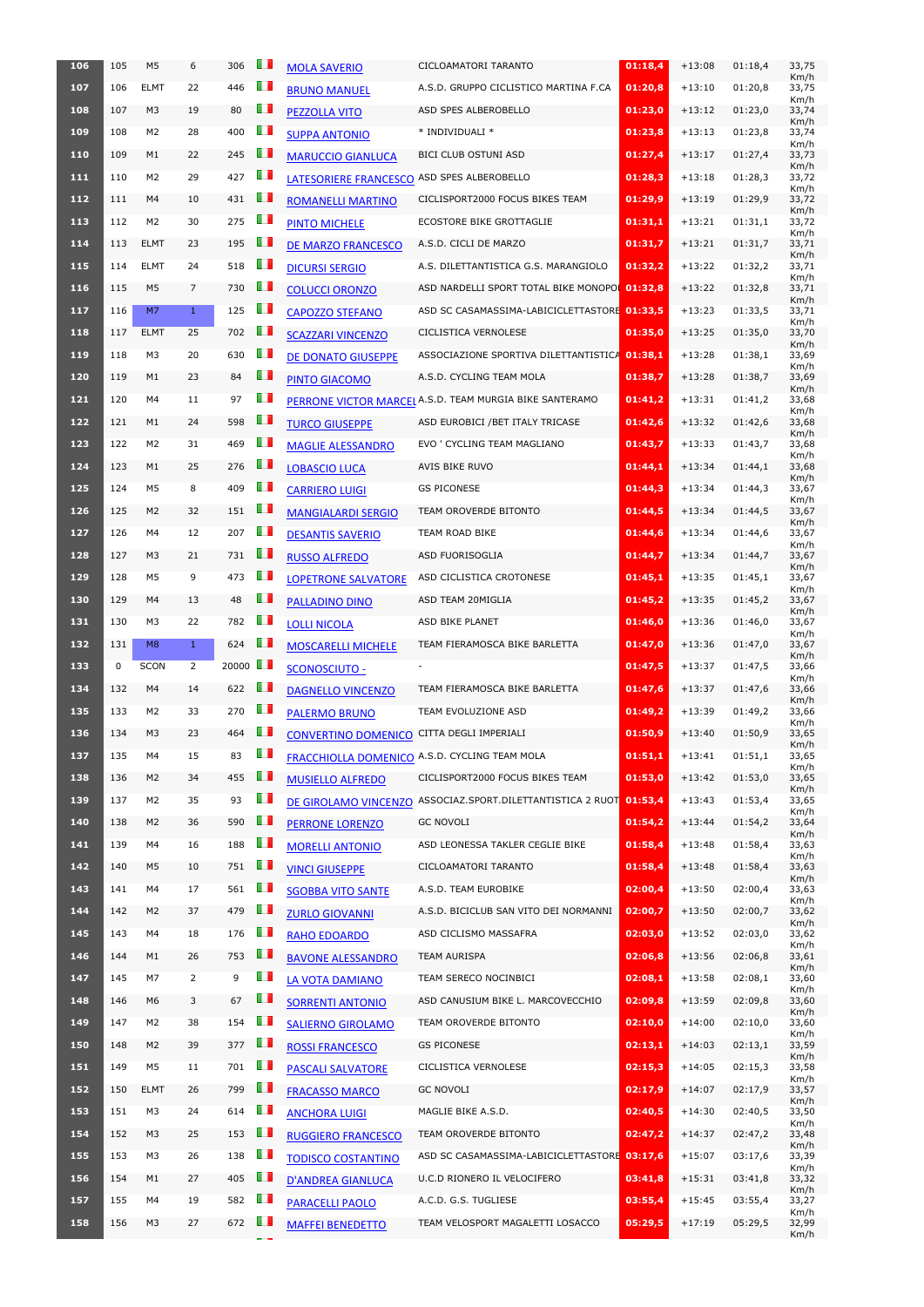| 159 | 157          | M1             | 28             | 25   | Œ              | <b>TUNDO CHRISTIAN LUIGI</b>                    | GRUPPO SPORTIVO CICLISTICA ARNESANO               | 05:50,1 | $+17:40$ | 05:50,1 | 32,93<br>Km/h |
|-----|--------------|----------------|----------------|------|----------------|-------------------------------------------------|---------------------------------------------------|---------|----------|---------|---------------|
| 160 | 158          | <b>JMT</b>     | $\overline{2}$ | 1771 | <b>TI</b>      | <b>SPORTELLI COSIMO</b>                         | ASSOCIAZ.SPORT.DILETTANTISTICA 2 RUOT             | 07:00,7 | $+18:50$ | 07:00,7 | 32,73<br>Km/h |
| 161 | 159          | M3             | 28             | 18   | <b>TI</b>      | <b>VIGLIONE PAOLO</b>                           | TEAM SERECO NOCINBICI                             | 07:41,6 | $+19:31$ | 07:41,6 | 32,61<br>Km/h |
| 162 | 160          | M1             | 29             | 612  | Œ              | <b>GIOVANE DANIEL</b>                           | A.S.D. CYCLON-STORE.IT                            | 07:45,5 | $+19:35$ | 07:45,5 | 32,60<br>Km/h |
| 163 | 161          | M4             | 20             | 563  | ΠI             | <b>OCCHI ROBERTO</b>                            | GRUPPO SPORTIVO ALTO ADIGE-ASS.SP.DIL 07:50,7     |         | $+19:40$ | 07:50,7 | 32,58         |
| 164 | 162          | M <sub>2</sub> | 40             | 116  | <b>III</b>     | <b>SOLETI NICOLA</b>                            | ASD NARDUCCI                                      | 07:51,6 | $+19:41$ | 07:51,6 | Km/h<br>32,58 |
| 165 | 163          | M5             | 12             | 132  | w              | <b>IACOVELLI VITOROCCO</b>                      | ASD SC CASAMASSIMA-LABICICLETTASTORE 08:03,4      |         | $+19:53$ | 08:03,4 | Km/h<br>32,54 |
| 166 | 164          | M4             | 21             | 420  | ПI             | <b>PALMISANO FRANCESCO</b>                      | ASD CHIALA'                                       | 08:03,8 | $+19:53$ | 08:03,8 | Km/h<br>32,54 |
| 167 | 165          | M <sub>2</sub> | 41             | 173  | <b>TI</b>      | <b>CHIEFA COSIMO</b>                            | ASD CICLISMO MASSAFRA                             | 08:19,4 | $+20:09$ | 08:19,4 | Km/h<br>32,50 |
| 168 | 166          | M3             | 29             | 144  | ш              | <b>POLIMENO GIANLUCA</b>                        | <b>GRUPPO CICLISTICO NOVOLI</b>                   | 08:30,7 | $+20:20$ | 08:30,7 | Km/h<br>32,46 |
| 169 | 167          | M4             | 22             | 200  | ПT             | <b>CASCIONE ETTORE</b>                          | AVIS BIKE RUVO                                    | 08:36.9 | $+20:26$ | 08:36,9 | Km/h<br>32,45 |
| 170 | 168          | M4             | 23             | 183  | O D            | <b>LOGLISCI PASQUALE</b>                        | ASD LEONESSA TAKLER CEGLIE BIKE                   | 08:45,2 | $+20:35$ | 08:45,2 | Km/h<br>32,42 |
| 171 | 169          | M1             | 30             | 593  | H I            | <b>MITA ANDREA</b>                              | TEAM AURISPA                                      | 09:24.9 | $+21:14$ | 09:24,9 | Km/h<br>32,31 |
| 172 | 170          | M1             | 31             | 521  | O D            | <b>CATALANO IGNAZIO</b>                         | A.S.D. TE.KI. AN. CICLITALIA                      | 09:45,1 | $+21:35$ | 09:45,1 | Km/h<br>32,25 |
| 173 | 171          | <b>JMT</b>     | 3              | 474  | <b>TI</b>      | <b>MAZZA MARIO</b>                              | ASD CICLISTICA CROTONESE                          | 09:51,3 | $+21:41$ | 09:51,3 | Km/h<br>32,24 |
| 174 | 172          | M <sub>2</sub> | 42             | 618  | <b>III</b>     | <b>MUSARO' GIAMPIERO</b>                        | MAGLIE BIKE A.S.D.                                | 09:53,2 | $+21:43$ | 09:53,2 | Km/h<br>32,23 |
| 175 | 173          | M7             | 3              | 423  | O D            | <b>COFANO GIOVANI</b>                           | ASD TEAM PADRE PIO                                | 09:58,6 | $+21:48$ | 09:58,6 | Km/h<br>32,21 |
| 176 | 174          | M4             | 24             | 43   | ш              | <b>FILOMENA RAFFAELE</b>                        | CARBINIA BIKE CAROVIGNO                           | 09:59,7 | $+21:49$ | 09:59,7 | Km/h<br>32,21 |
| 177 | 175          | <b>JMT</b>     | 4              | 271  | <b>TI</b>      | <b>GIGLIOLA DOMENICO</b>                        | ASD SPES ALBEROBELLO                              | 10:00,3 | $+21:50$ | 10:00,3 | Km/h<br>32,21 |
| 178 | 176          | <b>ELMT</b>    | 27             | 763  | u p            | <b>ANDRIULO COSIMO</b>                          | CICLISPORT2000 FOCUS BIKES TEAM                   | 10:08,3 | $+21:58$ | 10:08.3 | Km/h<br>32,19 |
| 179 | 177          | M7             | 4              | 241  | H I            | <b>CARDONE EMILIO</b>                           | <b>BICI CLUB OSTUNI ASD</b>                       | 10:09,6 | $+21:59$ | 10:09,6 | Km/h<br>32,18 |
| 180 | 178          | M <sub>8</sub> | $\overline{2}$ | 499  | w              | <b>MAGLIE ANTONIO</b>                           | EVO ' CYCLING TEAM MAGLIANO                       | 10:09,6 | $+21:59$ | 10:09,6 | Km/h<br>32,18 |
| 181 | 179          | <b>ELMT</b>    | 28             | 182  | ш              | <b>DIRENZO NICOLA</b>                           | ASD LEONESSA TAKLER CEGLIE BIKE                   | 10:09,8 | $+21:59$ | 10:09,8 | Km/h<br>32,18 |
| 182 | 180          | M <sub>2</sub> | 43             | 654  | ш              | <b>PETRELLI MICHELE</b>                         | <b>GC NOVOLI</b>                                  | 10:10,7 | $+22:00$ | 10:10,7 | Km/h<br>32,18 |
| 183 | 181          | M4             | 25             | 461  | ΠI             | <b>MASCIA COSIMO</b>                            | CITTA DEGLI IMPERIALI                             | 10:10,9 | $+22:00$ | 10:10,9 | Km/h<br>32,18 |
| 184 | 182          | M6             | 4              | 717  | Œ              | <b>ETTORRE ROCCO</b>                            | ASD SC CASAMASSIMA-LABICICLETTASTORE              | 10:11,4 | $+22:01$ | 10:11,4 | Km/h<br>32,18 |
| 185 | 183          | M6             | 5              | 501  | <b>TI</b>      | PIACQUADIO MICHELE                              | CICOGNA LANOTTE BIKE                              | 10:12.8 | $+22:02$ | 10:12,8 | Km/h<br>32,17 |
| 186 | 184          | <b>ELMT</b>    | 29             | 20   | u p            | <b>LOPORCHIO GIUSEPPE</b>                       | TEAM DPF BIKE                                     | 10:13,9 | $+22:03$ | 10:13,9 | Km/h<br>32,17 |
| 187 | 185          | M3             | 30             | 528  | H I            |                                                 | TEAM BIKE MATERA                                  | 10:15,2 | $+22:05$ | 10:15,2 | Km/h<br>32,17 |
| 188 | 186          | M3             | 31             | 625  | O D            | <b>LELLA SILVIO</b>                             | DIMASTROMATTEO GIOV/TEAM FIERAMOSCA BIKE BARLETTA | 10:18,4 | $+22:08$ | 10:18,4 | Km/h<br>32,16 |
| 189 | 187          | M4             | 26             | 139  | w              |                                                 | ASD SC CASAMASSIMA-LABICICLETTASTORE 10:18,4      |         | $+22:08$ | 10:18,4 | Km/h<br>32,16 |
| 190 | 188          | <b>ELMT</b>    | 30             | 448  | $\blacksquare$ | <b>TODISCO GIUSEPPE</b>                         | <b>TEAM CPS</b>                                   | 10:19,1 | $+22:09$ | 10:19,1 | Km/h<br>32,16 |
| 191 | 189          | M4             | 27             | 740  | m              | <b>RINALDI LUIGI</b>                            | CICLISPORT2000 FOCUS BIKES TEAM                   |         | $+22:12$ | 10:22,5 | Km/h          |
|     |              |                |                |      | ш              | <b>RUSSO FERDINANDO</b>                         |                                                   | 10:22,5 |          |         | 32,15<br>Km/h |
| 192 | 190          | M4             | 28             | 226  | U I            | <b>PADULA VINCENZO</b>                          | U.C.D RIONERO IL VELOCIFERO                       | 10:23,0 | $+22:13$ | 10:23,0 | 32,15<br>Km/h |
| 193 | 191          | M3             | 32             | 450  | ш              | <b>GIANNUZZI PIERANGELO</b>                     | ASD NARDUCCI                                      | 10:24,3 | $+22:14$ | 10:24,3 | 32,14<br>Km/h |
| 194 | 192          | M5             | 13             | 565  | ΠT             | <b>DALLAGO STEFANO</b>                          | GRUPPO SPORTIVO ALTO ADIGE-ASS.SP.DIL             | 10:25,4 | $+22:15$ | 10:25,4 | 32,14<br>Km/h |
| 195 | 193          | M5             | 14             | 219  | U I            | <b>FANULI GIANNI</b>                            | S.C. ARADEINA                                     | 10:26,2 | $+22:16$ | 10:26,2 | 32,14<br>Km/h |
| 196 | $\mathbf{1}$ | W              | $\mathbf{1}$   | 148  |                | <b>BELLO CATERINA</b>                           | CICLISPORT2000-FOCUS BIKE TEAM                    | 10:26,8 | $+22:16$ | 10:26,8 | 32,13<br>Km/h |
| 197 | 194          | M <sub>6</sub> | 6              | 433  | ΠI             | <b>ZIGRINO MARTINO</b>                          | CICLISPORT2000 FOCUS BIKES TEAM                   | 10:27,0 | $+22:16$ | 10:27,0 | 32,13<br>Km/h |
| 198 | 195          | <b>ELMT</b>    | 31             | 491  | O D            | <b>VESTITA GIUSEPPE</b>                         | CICLISPORT2000 FOCUS BIKES TEAM                   | 10:27,0 | $+22:17$ | 10:27,0 | 32,13<br>Km/h |
| 199 | 196          | M <sub>3</sub> | 33             | 703  | ΠI             | <b>MARTUCCI COSIMO</b>                          | G.S. CICLISTICO GROTTAGLIE-A.S.D.                 | 10:27,4 | $+22:17$ | 10:27,4 | 32,13<br>Km/h |
| 200 | 197          | M <sub>5</sub> | 15             | 452  | $\blacksquare$ | <b>BONOMO GIOACCHINO</b>                        | A.S.D.A.NARDUCCI                                  | 10:28,3 | $+22:18$ | 10:28,3 | 32,13<br>Km/h |
| 201 | 198          | М1             | 32             | 406  | <b>TI</b>      | <b>BUONPANE GIUSEPPE</b>                        | U.C.D RIONERO IL VELOCIFERO                       | 10:28,6 | $+22:18$ | 10:28,6 | 32,13<br>Km/h |
| 202 | 199          | M <sub>2</sub> | 44             | 597  | w              | <b>SPARASCIO ROBERTO</b>                        | ASD EUROBICI / BET ITALY TRICASE                  | 10:30,4 | $+22:20$ | 10:30,4 | 32,12<br>Km/h |
| 203 | 200          | M2             | 45             | 92   | $\blacksquare$ | <b>VALLETTI LUCA</b>                            | A.S.D. AMATORI PUTIGNANO                          | 10:30,8 | $+22:20$ | 10:30,8 | 32,12<br>Km/h |
| 204 | 201          | M4             | 29             | 74   | $\blacksquare$ | <b>STURDA' GIANCARLO</b>                        | A.S.D. TEAM CALCAGNI SPORT                        | 10:31,5 | $+22:21$ | 10:31,5 | 32,12<br>Km/h |
| 205 | 202          | M4             | 30             | 68   | $\blacksquare$ | <b>CAPRIGLIA ANGELO</b>                         | CICLOSPORT ALTO SALENTO                           | 10:33,6 | $+22:23$ | 10:33,6 | 32,12<br>Km/h |
| 206 | 203          | M4             | 31             | 255  | ш              | <b>MORO MATTEO</b>                              | BICI CLUB OSTUNI ASD                              | 10:34,0 | $+22:24$ | 10:34,0 | 32,11<br>Km/h |
| 207 | 204          | M3             | 34             | 1768 | U I            | <b>CURIONE MILANO FRANCE SPORT BIKE LUCANIA</b> |                                                   | 10:35,1 | $+22:25$ | 10:35,1 | 32,11<br>Km/h |
| 208 | 205          | M4             | 32             | 752  | O D            | <b>PASTORE VINCENZO</b>                         | UNIONE CICLISTI VALLE DELLA CUPA                  | 10:38,2 | $+22:28$ | 10:38,2 | 32,10<br>Km/h |
| 209 | 206          | M7             | 5              | 105  | ПT             | <b>CARLUCCI FEDELE</b>                          | G.S. CICLISTICO GROTTAGLIE-A.S.D.                 | 10:45,5 | $+22:35$ | 10:45,5 | 32,08<br>Km/h |
| 210 | 207          | M6             | 7              | 147  | ш              | <b>RIGANTI NICOLA</b>                           | ASD MARGHER. DI SAVOIA MICHELE TORRA( 10:48,2     |         | $+22:38$ | 10:48,2 | 32,08<br>Km/h |
| 211 | 208          | M1             | 33             | 466  | $\blacksquare$ | <b>CINIERI COSIMO</b>                           | CITTA DEGLI IMPERIALI                             | 10:49,0 | $+22:38$ | 10:49,0 | 32,07<br>Km/h |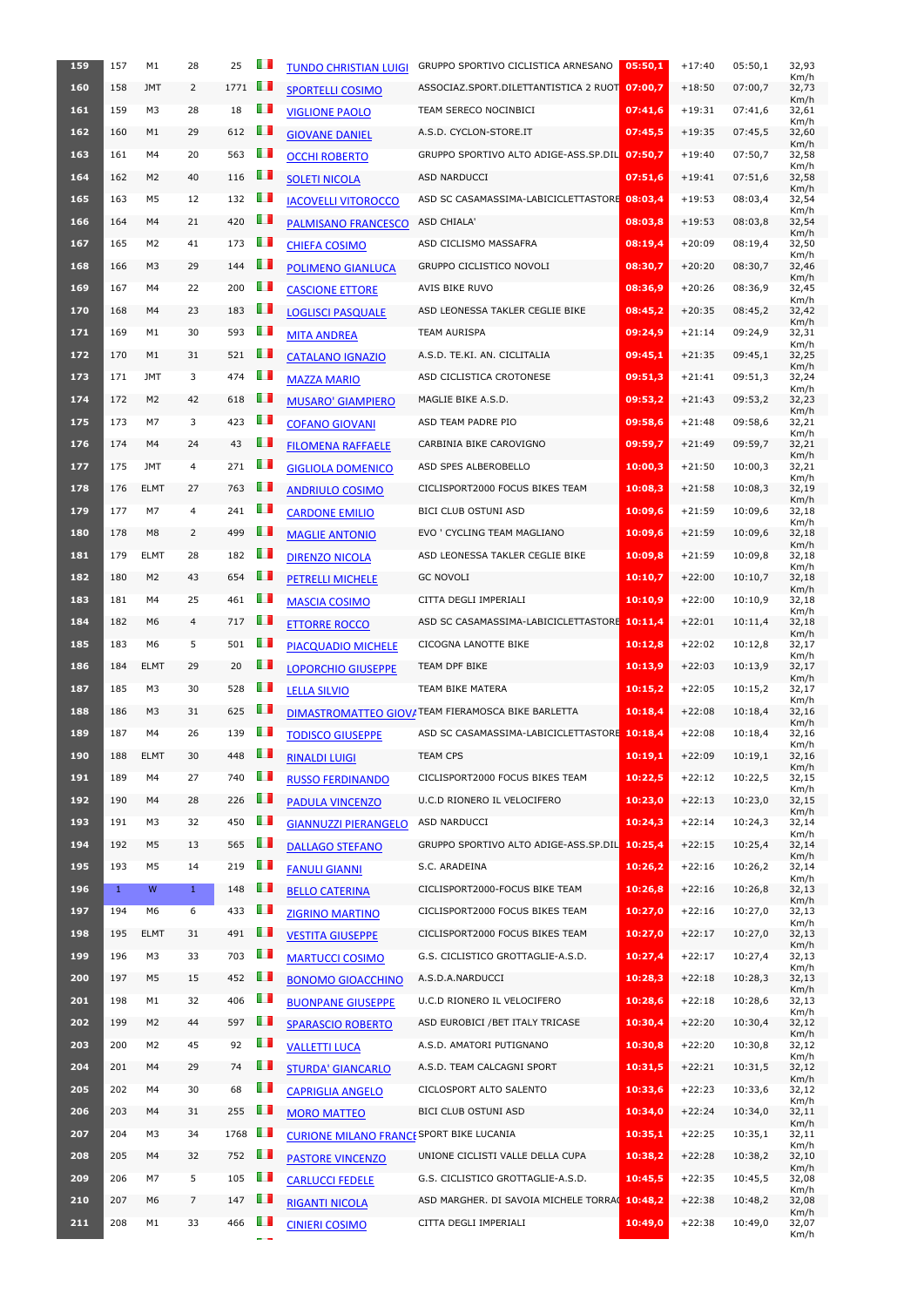| 212 | 209 | M <sub>5</sub> | 16           | 674  | O D            | <b>MARCHELLO VITO</b>        | <b>ASD TARTARUGA</b>                                                | 10:49,4 | $+22:39$ | 10:49,4 | 32,07<br>Km/h |
|-----|-----|----------------|--------------|------|----------------|------------------------------|---------------------------------------------------------------------|---------|----------|---------|---------------|
| 213 | 210 | M5             | 17           | 86   | ПT             | <b>BIASI PIETRO</b>          | A.S.D. AMATORI PUTIGNANO                                            | 10:50,8 | $+22:40$ | 10:50,8 | 32,07<br>Km/h |
| 214 | 211 | M <sub>5</sub> | 18           | 488  | Œ              | <b>MARINI CARMELO</b>        | BICI CLUB OSTUNI ASD                                                | 10:51,5 | $+22:41$ | 10:51,5 | 32,07         |
| 215 | 212 | M5             | 19           | 426  | Ш              | <b>ZACCARIA CARLO</b>        | ASD SPES ALBEROBELLO                                                | 10:52,3 | $+22:42$ | 10:52,3 | Km/h<br>32,06 |
| 216 | 213 | M1             | 34           | 465  | ш              | <b>TAURISANO SALVATORE</b>   | CITTA DEGLI IMPERIALI                                               | 10:57,4 | $+22:47$ | 10:57,4 | Km/h<br>32,05 |
| 217 | 214 | M5             | 20           | 130  | O D            | <b>FORTUNATO DONATO</b>      | ASD SC CASAMASSIMA-LABICICLETTASTORE 11:05,6                        |         | $+22:55$ | 11:05,6 | Km/h<br>32,03 |
| 218 | 215 | M7             | 6            | 137  | ш              | <b>RADOGNA PASQUALE</b>      | ASD SC CASAMASSIMA-LABICICLETTASTORE 11:05,9                        |         | $+22:55$ | 11:05,9 | Km/h<br>32,03 |
| 219 | 216 | M5             | 21           | 574  | ш              | <b>DEL ZOTTI VITO</b>        | ASD CICLOSPORT MODUGNO                                              | 11:08,0 | $+22:57$ | 11:08,0 | Km/h<br>32,02 |
| 220 | 217 | M4             | 33           | 679  | H              | <b>BISCUSO ROBERTO</b>       | A.S.D. DOMINASUD                                                    | 11:10,8 | $+23:00$ | 11:10,8 | Km/h<br>32,01 |
| 221 | 218 | <b>ELMT</b>    | 32           | 596  | U D            | PONZETTA ANDREA              | ASD EUROBICI / BET ITALY TRICASE                                    | 11:12,9 | $+23:02$ | 11:12,9 | Km/h<br>32,01 |
| 222 | 219 | M <sub>5</sub> | 22           | 502  | Œ              | <b>BERARDI CRESCENZIO</b>    | CICOGNA LANOTTE BIKE                                                | 11:22,1 | $+23:12$ | 11:22,1 | Km/h<br>31,98 |
| 223 | 220 | M2             | 46           | 30   | OП             | <b>PALANZIO GIANLUCA</b>     | ASD TEAM BIKE GALATINA                                              | 11:26,7 | $+23:16$ | 11:26,7 | Km/h<br>31,97 |
| 224 | 221 | M <sub>2</sub> | 47           | 95   | O D            | <b>AMERUOSO VINCENZO</b>     | ASSOCIAZ.SPORT.DILETTANTISTICA 2 RUOT 11:28,4                       |         | $+23:18$ | 11:28,4 | Km/h<br>31,96 |
| 225 | 222 | M2             | 48           | 1778 | LП             |                              | SCHIRALDI ROBERTO SEVE ASSOCIAZ.SPORT.DILETTANTISTICA 2 RUOT        | 11:28,4 | $+23:18$ | 11:28,4 | Km/h<br>31,96 |
| 226 | 223 | M1             | 35           | 497  | $\blacksquare$ | <b>DI PALMA FABIO</b>        | TEAM DPF BIKE                                                       | 11:35,3 | $+23:25$ | 11:35,3 | Km/h<br>31,94 |
| 227 | 224 | M1             | 36           | 470  | O D            |                              | ASD CICLISTICA CROTONESE                                            | 11:38,5 | $+23:28$ | 11:38,5 | Km/h<br>31,93 |
| 228 | 225 | M <sub>6</sub> | 8            | 739  | ш              | <b>COZZA UMBERTO</b>         | SANNICANDRO VINCENZO A. S. D. VELOSPRINT BITONTO                    | 11:39,5 | $+23:29$ | 11:39,5 | Km/h<br>31,93 |
| 229 | 226 | M3             | 35           | 205  | Œ              |                              | TEAM ROAD BIKE                                                      | 11:42,3 | $+23:32$ | 11:42,3 | Km/h<br>31,92 |
| 230 | 227 | M4             |              | 771  | O D            | <b>ALBERGA NICOLA</b>        |                                                                     |         | $+23:37$ |         | Km/h          |
|     |     |                | 34           |      | m              | <b>PESIMENA GIOVANNI</b>     | ASD BIKE PLANET                                                     | 11:48,0 |          | 11:48,0 | 31,91<br>Km/h |
| 231 | 228 | M1             | 37           | 747  |                | <b>VIDEA SANDRO</b>          | <b>GC NOVOLI</b>                                                    | 11:57,1 | $+23:47$ | 11:57,1 | 31,88<br>Km/h |
| 232 | 229 | M6             | 9            | 221  | ш              | PAGLIALUNGA NICOLA           | S.C. ARADEINA                                                       | 12:08,4 | $+23:58$ | 12:08,4 | 31,85<br>Km/h |
| 233 | 230 | M2             | 49           | 463  | m              | <b>GARGANESE GIUSEPPE</b>    | CITTA DEGLI IMPERIALI                                               | 12:15,7 | $+24:05$ | 12:15,7 | 31,83<br>Km/h |
| 234 | 231 | M1             | 38           | 453  | H.             | <b>PINTO ANDREA</b>          | ASD NARDUCCI                                                        | 12:27,7 | $+24:17$ | 12:27,7 | 31,80<br>Km/h |
| 235 | 232 | <b>ELMT</b>    | 33           | 507  | O D            | <b>LANOTTE MATTEO</b>        | CICOGNA LANOTTE BIKE                                                | 12:34,1 | $+24:24$ | 12:34,1 | 31,78<br>Km/h |
| 236 | 233 | M1             | 39           | 185  | Ш              | <b>LORUSSO ANDREA</b>        | ASD LEONESSA TAKLER CEGLIE BIKE                                     | 12:39,7 | $+24:29$ | 12:39,7 | 31,77<br>Km/h |
| 237 | 234 | M5             | 23           | 439  | OΠ             | <b>IANNIBELLI ALDO</b>       | A.S. DILETTANTISTICA G.S. MARANGIOLO                                | 13:28,0 | $+25:18$ | 13:28,0 | 31,63<br>Km/h |
| 238 | 235 | M1             | 40           | 54   | Œ              | <b>VENTOLA GIAMPIERO</b>     | A.S.D. GRUPPO SPORTIVO ESERCITO - CICLI 14:18,5                     |         | $+26:08$ | 14:18,5 | 31,50<br>Km/h |
| 239 | 236 | M5             | 24           | 126  | Œ              | <b>CASTROVILLI MICHELE</b>   | ASD SC CASAMASSIMA-LABICICLETTASTORE 14:34,1                        |         | $+26:24$ | 14:34,1 | 31,45<br>Km/h |
| 240 | 237 | M3             | 36           | 699  | O D            | <b>DI MOLA ANDREA</b>        | ASSOCIAZ.SPORT.DILETTANTISTICA 2 RUOT                               | 15:04.4 | $+26:54$ | 15:04,4 | 31,37<br>Km/h |
| 241 | 238 | M5             | 25           | 487  | ПT             | <b>RIZZO PIETRO</b>          | <b>BICI CLUB OSTUNI ASD</b>                                         | 15:05,3 | $+26:55$ | 15:05,3 | 31,37<br>Km/h |
| 242 | 239 | M5             | 26           | 90   | Ш              | <b>MEZZAPESA PATRIZIO</b>    | A.S.D. AMATORI PUTIGNANO                                            | 15:07,7 | $+26:57$ | 15:07,7 | 31,36<br>Km/h |
| 243 | 240 | M2             | 50           | 550  | O D            | <b>GORGONI ANTONIO</b>       | ASD TEAM BIKE GALATINA                                              | 15:07,8 | $+26:57$ | 15:07,8 | 31,36<br>Km/h |
| 244 | 241 | M <sub>3</sub> | 37           | 55   | Œ              | <b>SEDICINO VINCENZO</b>     | A.S.D. IL VELOCIPEDE BARI                                           | 15:19,4 | $+27:09$ | 15:19,4 | 31,33         |
| 245 | 242 | M6             | 10           | 242  | U D            | <b>CARROZZO GREGORIO</b>     | <b>BICI CLUB OSTUNI ASD</b>                                         | 15:25,5 | $+27:15$ | 15:25,5 | Km/h<br>31,32 |
| 246 | 243 | M <sub>2</sub> | 51           | 239  | Ш              | <b>ROMANELLI VITO</b>        | ASD ROMANELLI BIKE CAPURSO                                          | 15:45,6 | $+27:35$ | 15:45,6 | Km/h<br>31,26 |
| 247 | 244 | M1             | 41           | 114  | O D            | <b>COLUCCI ANTONIO</b>       | ASD NARDUCCI                                                        | 15:52,8 | $+27:42$ | 15:52,8 | Km/h<br>31,24 |
| 248 | 245 | <b>ELMT</b>    | 34           | 492  | ш              | <b>LANZAFAME DANILO</b>      | A.S.D. CICLI DE MARZO                                               | 16:14,2 | $+28:04$ | 16:14,2 | Km/h<br>31,19 |
| 249 | 246 | M2             | 52           | 682  | ПT             |                              | DE GIROLAMO DOMENICCA.S.D. GRUPPO SPORTIVO ESERCITO - CICLI 16:54,1 |         | $+28:44$ | 16:54,1 | Km/h<br>31,08 |
| 250 | 247 | M <sub>2</sub> | 53           | 64   | Œ              | <b>PELLEGRINI PAOLO</b>      | A.S. DILETTANTISTICA POLISPORT POLIGNA 17:06,6                      |         | $+28:56$ | 17:06,6 | Km/h<br>31,05 |
| 251 | 248 | M4             | 35           | 454  | Œ              | <b>VITALE ARCANGELO</b>      | BICI CLUB OSTUNI ASD                                                | 18:09,8 | $+29:59$ | 18:09,8 | Km/h<br>30,88 |
| 252 | 249 | M1             | 42           | 85   | Ш              | <b>RECCHIA GIAMPIERO</b>     | A.S.D. CYCLING TEAM MOLA                                            | 18:10,9 | $+30:00$ | 18:10,9 | Km/h<br>30,88 |
| 253 | 250 | M1             | 43           | 600  | O D            | <b>D'APRILE ARTURO FABIO</b> | FREEDOGS                                                            | 18:21,0 | $+30:11$ | 18:21,0 | Km/h<br>30,85 |
| 254 | 251 | M4             | 36           | 755  | Œ              | <b>LEO MASSIMO</b>           | A.S.D. GRUPPO CICLISTICO AIRONE                                     | 18:29,1 | $+30:19$ | 18:29,1 | Km/h<br>30,83 |
| 255 | 252 | <b>ELMT</b>    | 35           | 443  | T I            | <b>MUOLO GIUSEPPE</b>        | A.S.D. NRG BIKE                                                     | 18:35,0 | $+30:25$ | 18:35,0 | Km/h<br>30,82 |
| 256 |     | 253 M5 27      |              | 430  | ш              | <b>CAROLI GIUSEPPE</b>       | CICLISPORT2000 FOCUS BIKES TEAM 18:39,1 +30:29 18:39,1              |         |          |         | Km/h<br>30,81 |
| 257 | 254 | M6             | 11           | 531  | O D            | <b>MORRONE PIETRO</b>        | A.S.D. CYCLON-STORE.IT                                              | 18:41,4 | $+30:31$ | 18:41,4 | Km/h<br>30,80 |
| 258 | 255 | $\equiv$       | $\mathbf{1}$ | 456  | O D            | <b>MY LEONARDO</b>           | ASD GSC 2001 MANDURIA                                               | 18:43,7 | $+30:33$ | 18:43,7 | Km/h<br>30,80 |
| 259 | 256 | M6             | 12           | 737  | O D            | <b>GRANDE MAURO</b>          | A.S.D.CICLOAMATORI AVIS BISCEGLIE                                   | 18:59,7 | $+30:49$ | 18:59,7 | Km/h<br>30,75 |
| 260 | 257 | M4             | 37           | 442  | ш              | <b>CAROLI ANTONIO</b>        | BICI CLUB OSTUNI ASD                                                | 18:59,8 | $+30:49$ | 18:59,8 | Km/h<br>30,75 |
| 261 | 258 | M6             | 13           | 24   | ш              |                              | GRUPPO SPORTIVO CICLISTICA ARNESANO                                 | 19:26,9 | $+31:16$ | 19:26,9 | Km/h<br>30,68 |
| 262 | 259 | M1             | 44           | 174  | Œ              | <b>SPEDICATO LUCIO</b>       | ASD CICLISMO MASSAFRA                                               | 19:40,4 | $+31:30$ | 19:40,4 | Km/h<br>30,65 |
| 263 | 260 | M4             | 38           | 177  | O D            | <b>INDELLICATI FILIPPO</b>   | A.S. DILETTANTISTICA G.S. MARANGIOLO                                | 19:40,7 | $+31:30$ | 19:40,7 | Km/h<br>30,65 |
|     |     |                |              |      | Ш              | <b>CERVINO COSIMO</b>        |                                                                     |         |          |         | Km/h          |
| 264 | 261 | M <sub>2</sub> | 54           | 513  |                | <b>COCCA CARMINE</b>         | A.S.D. MATERA CYCLING                                               | 19:41,2 | $+31:31$ | 19:41,2 | 30,65<br>Km/h |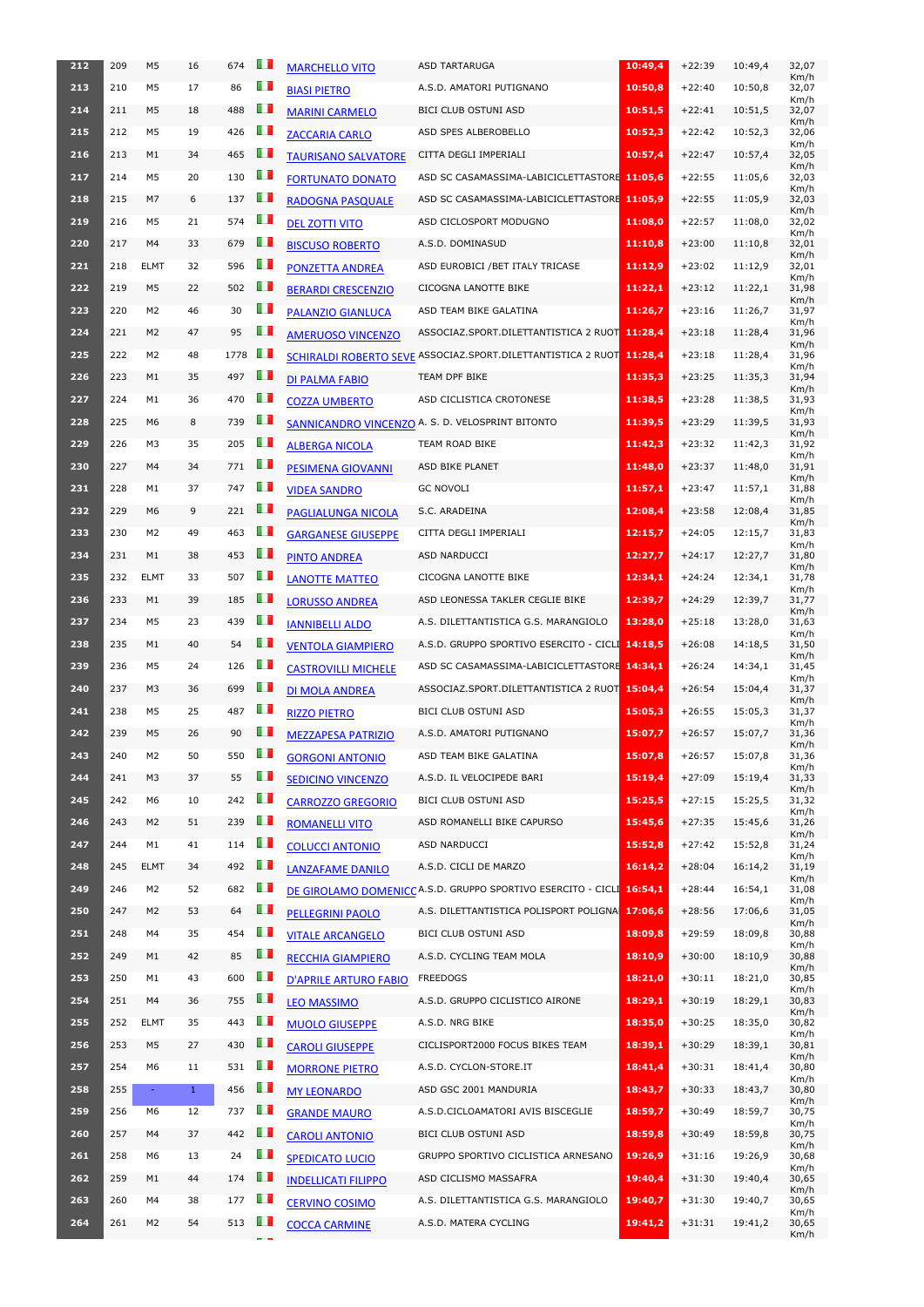| 265 | 2   | W              | 2            | 581 | U I            | <b>MANCO SABRINA</b>                                   | A.C.D. G.S. TUGLIESE                           | 19:52,4 | $+31:42$ | 19:52,4 | 30,62<br>Km/h         |
|-----|-----|----------------|--------------|-----|----------------|--------------------------------------------------------|------------------------------------------------|---------|----------|---------|-----------------------|
| 266 | 262 | M <sub>3</sub> | 38           | 111 | Œ              | <b>LOSAPIO LUIGI</b>                                   | A.S.D.CICLOAMATORI AVIS BISCEGLIE              | 19:55,3 | $+31:45$ | 19:55,3 | 30,61<br>Km/h         |
| 267 | 263 | <b>ELMT</b>    | 36           | 621 | U D            | <b>LEONE ENNIO</b>                                     | ASD GRUPPO CICLISTICO D'ANGELI RIETI           | 20:46,8 | $+32:36$ | 20:46,8 | 30,48<br>Km/h         |
| 268 | 264 | <b>ELMT</b>    | 37           | 575 | U D            | <b>RUOTOLO GAETANO</b>                                 | ASD CICLOSPORT MODUGNO                         | 20:53,9 | $+32:43$ | 20:53,9 | 30,46<br>Km/h         |
| 269 | 265 | M1             | 45           | 50  | O D            | <b>CONTE ARMANDO</b>                                   | ASD TARANTO SPORTIVA                           | 20:56,5 | $+32:46$ | 20:56,5 | 30,46<br>Km/h         |
| 270 | 266 | <b>ELMT</b>    | 38           | 594 | OП             | <b>BRAMATO DONATO</b>                                  | ASD EUROBICI / BET ITALY TRICASE               | 21:07,4 | $+32:57$ | 21:07,4 | 30,43<br>Km/h         |
| 271 | 267 | M4             | 39           | 566 | U D            | <b>MESSINA DOMENICO</b>                                | A.S.D. VELOCLUB MOLFETTA                       | 21:40,5 | $+33:30$ | 21:40,5 | 30,35<br>Km/h         |
| 272 | 268 | M4             | 40           | 529 | Œ              | PARENTE BRUNO DONATC TEAM BIKE MATERA                  |                                                | 22:11,4 | $+34:01$ | 22:11,4 | 30,27<br>Km/h         |
| 273 | 269 | M5             | 28           | 475 | m              | <b>VINCELLI PASQUALE</b>                               | ASD CICLISTICA CROTONESE                       | 22:45,3 | $+34:35$ | 22:45,3 | 30,18<br>Km/h         |
| 274 | 270 | M <sub>2</sub> | 55           | 527 | ш              | <b>LEROSE LEOPOLDO</b>                                 | <b>BICI CLUB OSTUNI ASD</b>                    | 22:46,7 | $+34:36$ | 22:46,7 | 30,18<br>Km/h         |
| 275 | 271 | M8             | 3            | 75  | Ш              | <b>BARONE DOMENICO</b>                                 | ASD SPES ALBEROBELLO                           | 23:04,1 | $+34:54$ | 23:04,1 | 30,14<br>Km/h         |
| 276 | 272 | M4             | 41           | 472 | O D            | <b>GUGLIUZZO FABIO</b>                                 | ASD CICLISTICA CROTONESE                       | 23:26,7 | $+35:16$ | 23:26,7 | 30,08<br>Km/h         |
| 277 | 273 | M <sub>5</sub> | 29           | 457 | O D            | <b>MONTANARO GREGORIO</b>                              | ASD GSC 2001 MANDURIA                          | 23:41,9 | $+35:31$ | 23:41,9 | 30,04<br>Km/h         |
| 278 | 274 | <b>ELMT</b>    | 39           | 627 | Œ              | <b>PALMISANO FRANCESCO</b>                             | S.C. ARADEINA                                  | 23:47,7 | $+35:37$ | 23:47,7 | 30,03<br>Km/h         |
| 279 | 275 | M1             | 46           | 571 | $\blacksquare$ | <b>SARACINO LUIGI</b>                                  | ASD CICLOSPORT MODUGNO                         | 23:51,0 | $+35:40$ | 23:51,0 | 30,02                 |
| 280 | 276 | M7             | 7            | 88  | O D            | <b>LAPORTA FRANCESCO</b>                               | A.S.D. AMATORI PUTIGNANO                       | 23:59,1 | $+35:49$ | 23:59,1 | Km/h<br>30,00         |
| 281 | 277 | M3             | 39           | 768 | O D            | <b>LIPPOLIS NUNZIO</b>                                 | ASSOCIAZ.SPORT.DILETTANTISTICA 2 RUOT 24:17,1  |         | $+36:07$ | 24:17,1 | Km/h<br>29,96         |
| 282 | 278 | M6             | 14           | 157 | ш              | DE BARI GIACOMO                                        | A.S.D. VELOCLUB MOLFETTA                       | 24:26,8 | $+36:16$ | 24:26,8 | Km/h<br>29,93         |
| 283 | 279 | M5             | 30           | 414 | $\blacksquare$ | <b>LORUSSO ANTONIO</b>                                 | ASD CHIALA'                                    | 24:27,1 | $+36:17$ | 24:27,1 | Km/h<br>29,93         |
| 284 | 280 | M5             | 31           | 758 | H              | <b>COLAPIETRO MASSIMO</b>                              | A.S.D. GRUPPO CICLISTICO AIRONE                | 24:30,8 | $+36:20$ | 24:30,8 | Km/h<br>29,92         |
| 285 | 281 | M5             | 32           | 166 | ш              | <b>TALESCO ANTONIO</b>                                 | A.S.D. VELOCLUB MOLFETTA                       | 24:32,8 | $+36:22$ | 24:32,8 | Km/h<br>29,92         |
| 286 | 282 | M <sub>3</sub> | 40           | 589 | <b>III</b>     | <b>VERGARI PARIDE</b>                                  | <b>GS PICONESE</b>                             | 24:39,8 | $+36:29$ | 24:39,8 | Km/h<br>29,90         |
| 287 | 283 | M7             | 8            | 418 | H.             | <b>SILEO NICOLA</b>                                    | ASS.SPORTIVA DILETTANTISTICA CICLOAMA 24:40,0  |         | $+36:30$ | 24:40,0 | Km/h<br>29,90         |
| 288 | 284 | M <sub>2</sub> | 56           | 159 | O D            | <b>DE PIERRO VINCENZO</b>                              | A.S.D. VELOCLUB MOLFETTA                       | 24:40,1 | $+36:30$ | 24:40,1 | Km/h<br>29,90         |
| 289 | 285 | M1             | 47           | 767 | U I            | <b>BERGAMOTTA GENNARO</b>                              | CICLISPORT2000 FOCUS BIKES TEAM                | 24:48,7 | $+36:38$ | 24:48,7 | Km/h<br>29,88         |
| 290 | 286 | M <sub>2</sub> | 57           | 434 | Œ              | <b>TRANI DOMENICO</b>                                  | CICLISPORT2000 FOCUS BIKES TEAM                | 24:48,8 | $+36:38$ | 24:48.8 | Km/h<br>29,88         |
| 291 | 287 | M2             | 58           | 671 | O D            | <b>LAGONIGRO PASQUALE</b>                              | TEAM VELOSPORT MAGALETTI LOSACCO               | 25:42,6 | $+37:32$ | 25:42,6 | Km/h<br>29,75         |
| 292 | 288 | M4             | 42           | 617 | $\blacksquare$ | <b>TOMA GIOVANNI</b>                                   | MAGLIE BIKE A.S.D.                             | 25:47,8 | $+37:37$ | 25:47,8 | Km/h<br>29,74         |
| 293 | 289 | M3             | 41           | 120 | O D            | <b>ARTURO GIUSEPPE</b>                                 | ASD SC CASAMASSIMA-LABICICLETTASTORE 25:47,9   |         | $+37:37$ | 25:47,9 | Km/h<br>29,74         |
| 294 | 290 | <b>DA</b>      | $\mathbf{1}$ | 78  | OП             | <b>GIROLAMO FRANCESCO</b>                              | ASD SPES ALBEROBELLO                           | 25:52,5 | $+37:42$ | 25:52,5 | Km/h<br>29,73         |
| 295 | 291 | <b>ELMT</b>    | 40           | 628 | O D            | <b>STRAGAPEDE DOMENICO</b>                             | AVIS BIKE RUVO                                 | 26:01,7 | $+37:51$ | 26:01,7 | Km/h<br>29,70         |
| 296 | 292 | M1             | 48           | 533 | Œ              | <b>CONSENTI COSIMO</b>                                 | A.S.D. CYCLON-STORE.IT                         | 26:26,8 | $+38:16$ | 26:26,8 | Km/h<br>29,64         |
| 297 | 293 | M5             | 33           | 44  | m              | <b>LANZILLOTTI ANGELO</b>                              | CARBINIA BIKE CAROVIGNO                        | 27:05,5 | $+38:55$ | 27:05,5 | Km/h<br>29,55         |
| 298 | 294 | M5             | 34           | 675 | ш              | <b>CILLO SILVIO</b>                                    | A.S.D. DOMINASUD                               | 27:19,4 | $+39:09$ | 27:19,4 | Km/h<br>29,52         |
| 299 | 295 | M5             | 35           | 710 | OП             | <b>ROMANO CARMELO</b>                                  | LA LECCESE                                     | 27:20,9 | $+39:10$ | 27:20,9 | Km/h<br>29,52         |
| 300 | 296 | M <sub>3</sub> | 42           | 786 | O D            | <b>GERARDI ANDREA</b>                                  | UNIONE CICLISTI VALLE DELLA CUPA               | 27:25,7 | $+39:15$ | 27:25,7 | Km/h<br>29,50         |
| 301 | 297 | M4             | 43           | 413 | OП             | <b>RANA ANGELO</b>                                     | ASD IL VELOCIPEDE BARI                         | 27:44,6 | $+39:34$ | 27:44,6 | Km/h<br>29,46         |
| 302 | 298 | M6             | 15           | 136 | $\blacksquare$ | <b>PLOMITALLO ALFREDO</b>                              | ASD SC CASAMASSIMA-LABICICLETTASTORE 27:45,0   |         | $+39:34$ | 27:45,0 | Km/h<br>29,46         |
| 303 | 299 | M3             | 43           | 585 | Œ              | <b>MANCARELLA SIMONE</b>                               | * INDIVIDUALI *                                | 27:48,8 | $+39:38$ | 27:48,8 | Km/h<br>29,45         |
| 304 | 300 | M6             | 16           |     |                | <b>GRASSI PASQUALE</b>                                 | ASD BIKE PLANET                                | 27:51,8 | $+39:41$ | 27:51,8 | Km/h<br>29,44         |
| 305 |     |                |              | 781 | OП             |                                                        |                                                |         |          | 27:54,5 | Km/h<br>29,44         |
|     | 301 | M7             | 9            | 249 | H I            | <b>MORETTI ANTONIO</b>                                 | A. S. D. VELOSPRINT BITONTO                    | 27:54,5 | $+39:44$ |         | Km/h                  |
| 306 | 302 | M4             | 44           | 506 | H I            | <b>COLELLA GIULIANO</b>                                | CICOGNA LANOTTE BIKE                           | 28:09,8 | $+39:59$ | 28:09.8 | 29,40                 |
| 307 | 303 | M7             | 10           | 537 | $\blacksquare$ | <b>BORREGGINE MARTINO</b>                              | ASD SC CASAMASSIMA-LABICICLETTASTORE 28:11,0   |         | $+40:01$ | 28:11,0 | Km/h<br>29,40         |
| 308 | 304 | M6             | 17           | 131 | <b>III</b>     | <b>GIOIOSO NUNZIATO</b>                                | ASD SC CASAMASSIMA-LABICICLETTASTORE 28:11,1   |         | $+40:01$ | 28:11,1 | Km/h<br>29,40         |
| 309 | 305 | M1             | 49           | 619 | l D            | <b>CARDINALE PASQUALE</b>                              | MAGLIE BIKE A.S.D.                             | 28:20,0 | $+40:09$ | 28:20,0 | Km/h<br>29,38         |
| 310 | 306 | M <sub>3</sub> | 44           | 87  | $\blacksquare$ | <b>CASTELLANA GREGORIO</b>                             | A.S.D. AMATORI PUTIGNANO                       | 28:48,3 | $+40:38$ | 28:48,3 | Km/h<br>29,31         |
| 311 | 307 | M6             | 18           | 503 | U.             | <b>LEPORE GIACOMO</b>                                  | CICOGNA LANOTTE BIKE                           | 28:52,0 | $+40:42$ | 28:52,0 | Km/h<br>29,30         |
| 312 | 308 | M <sub>2</sub> | 59           | 544 | O D            |                                                        | DE CARO TOMMASO MAR A.S.D. ATLETICO RUTIGLIANO | 29:01,8 | $+40:51$ | 29:01,8 | Km/h<br>29,28         |
| 313 | 309 | M1             | 50           | 760 | O D            | <b>CAPUTO PIERANGELO</b>                               | A.S.D. GRUPPO CICLISTICO AIRONE                | 29:47,1 | $+41:37$ | 29:47,1 | Km/h<br>29,17         |
| 314 | 310 | M1             | 51           | 638 | LП             |                                                        | A.S.D. ATLETICO RUTIGLIANO                     | 30:21,9 | $+42:11$ | 30:21,9 | Km/h<br>29,09         |
| 315 | 311 | M7             | 11           | 599 | O D            | <b>DADDABBO GINO</b>                                   | ASD EUROBICI / BET ITALY TRICASE               | 30:30,0 | $+42:19$ | 30:30,0 | Km/h<br>29,07         |
| 316 | 312 | M6             | 19           | 178 | U.D            | <b>TURCO IPPAZIO ANTONIO</b><br><b>CAPORUSSO ROCCO</b> | ASD LEONESSA TAKLER CEGLIE BIKE                | 31:30,5 | $+43:20$ | 31:30,5 | Km/h<br>28,94         |
| 317 | 313 | M3             | 45           | 415 | $\blacksquare$ | <b>CARLONE MICHELE</b>                                 | ASD IL VELOCIPEDE BARI                         | 31:38,4 | $+43:28$ | 31:38,4 | Km/h<br>28,92<br>Km/h |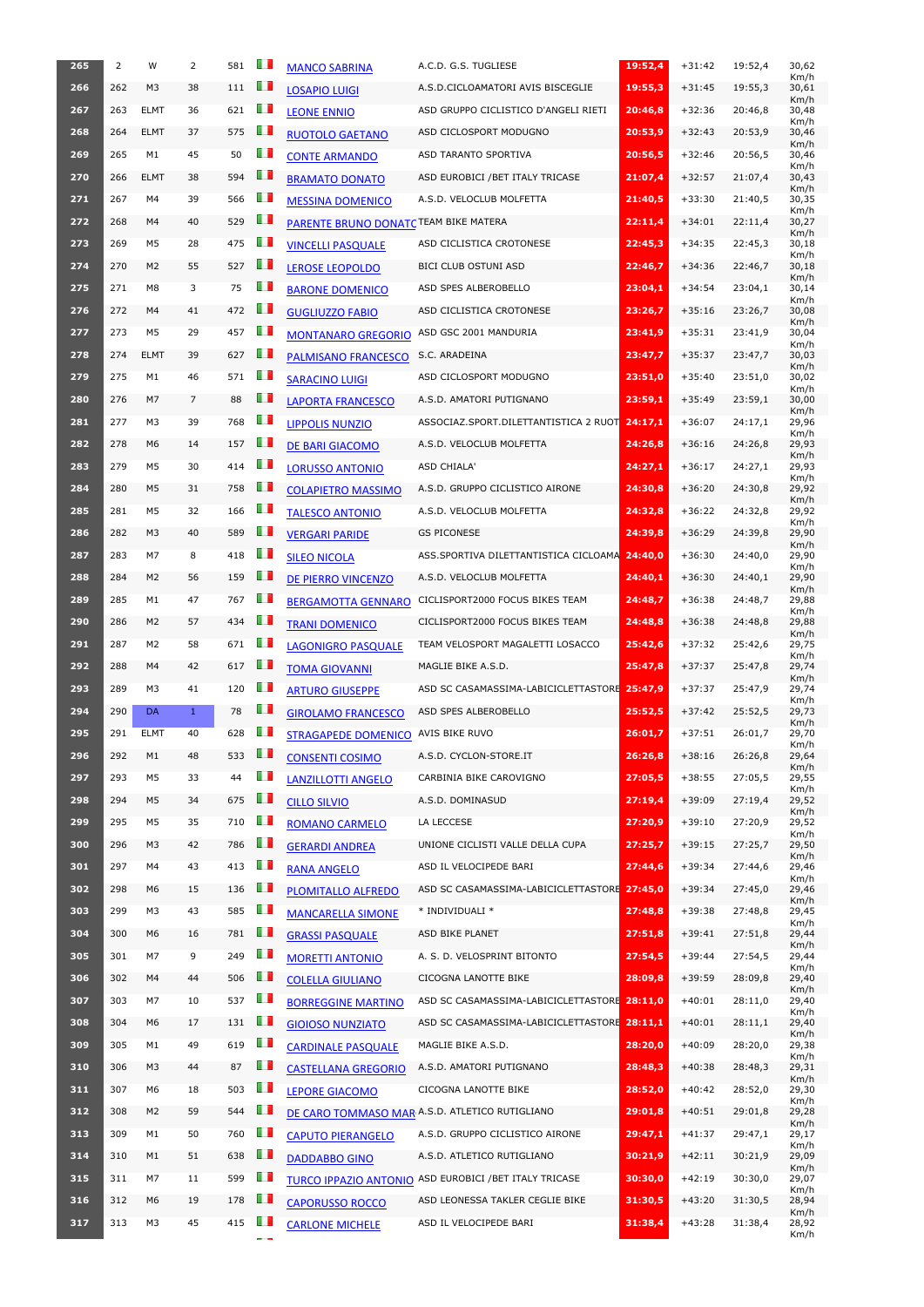| 318 | 314 | M <sub>3</sub> | 46             | 222 | O T            | <b>TARANTINO LUIGI</b>                     | S.C. ARADEINA                                                   | 32:57,0 | $+44:46$                           | 32:57,0 | 28,74<br>Km/h |
|-----|-----|----------------|----------------|-----|----------------|--------------------------------------------|-----------------------------------------------------------------|---------|------------------------------------|---------|---------------|
| 319 | 315 | M7             | 12             | 167 | $\blacksquare$ | <b>VITUCCI GIUSEPPE</b>                    | A.S.D. VELOCLUB MOLFETTA                                        | 33:42,2 | $+45:32$                           | 33:42,2 | 28,64         |
| 320 | 316 | M <sub>5</sub> | 36             | 504 | Œ              | <b>CHIETI GIOVAMBATTISTA</b>               | CICOGNA LANOTTE BIKE                                            | 33:54,7 | $+45:44$                           | 33:54,7 | Km/h<br>28,61 |
| 321 | 317 | M <sub>3</sub> | 47             | 184 | OП             | <b>LOIACONO CRISTIANO</b>                  | ASD LEONESSA TAKLER CEGLIE BIKE                                 | 34:10,0 | $+45:59$                           | 34:10,0 | Km/h<br>28,58 |
| 322 | 318 | <b>ELMT</b>    | 41             | 665 | <b>TI</b>      | <b>SALVATORE VITO</b>                      | A.S.D. GRUPPO CICLISMO AVIGLIANO                                | 34:11,7 | $+46:01$                           | 34:11,7 | Km/h<br>28,57 |
| 323 | 319 | M <sub>6</sub> | 20             | 482 | $\blacksquare$ | <b>MAGLI FRANCESCO</b>                     | BICI CLUB OSTUNI ASD                                            | 34:36,6 | $+46:26$                           | 34:36,6 | Km/h<br>28,52 |
| 324 | 320 | M <sub>2</sub> | 60             | 557 | m              | <b>PAZIENZA FRANCESCO</b>                  | A.S.D. TEAM EUROBIKE                                            | 34:40,6 | $+46:30$                           | 34:40,6 | Km/h<br>28,51 |
| 325 | 321 | M <sub>2</sub> | 61             | 572 | <b>TI</b>      | <b>GATTULLI GINO</b>                       | ASD CICLOSPORT MODUGNO                                          | 34:41,0 | $+46:31$                           | 34:41,0 | Km/h<br>28,51 |
| 326 | 322 | M <sub>5</sub> | 37             | 538 | <b>TI</b>      | <b>MANZARI SAVERIO</b>                     | ASD SC CASAMASSIMA-LABICICLETTASTORE 34:51,6                    |         | $+46:41$                           | 34:51,6 | Km/h<br>28,48 |
| 327 | 323 | M6             | 21             | 248 | ш              | <b>MODUGNO GIUSEPPE</b>                    | A. S. D. VELOSPRINT BITONTO                                     | 35:19,7 | $+47:09$                           | 35:19,7 | Km/h<br>28,42 |
| 328 | 324 | M4             | 45             | 161 | ш              | <b>DE PINTO GRAZIANO</b>                   | A.S.D. VELOCLUB MOLFETTA                                        | 35:24,0 | $+47:14$                           | 35:24,0 | Km/h<br>28,41 |
| 329 | 325 | M3             | 48             | 595 | <b>TI</b>      |                                            | ASD EUROBICI / BET ITALY TRICASE                                | 35:28,7 | $+47:18$                           | 35:28,7 | Km/h<br>28,40 |
| 330 | 326 | M6             | 22             | 587 | ш              | <b>D'AMICO LUCA</b>                        |                                                                 | 35:32,0 | $+47:22$                           | 35:32,0 | Km/h<br>28,39 |
|     |     |                |                |     | $\blacksquare$ |                                            | PALBERTI PIETRO ALBERTCA.S.D. VELOCLUB MOLFETTA                 |         |                                    |         | Km/h          |
| 331 | 327 | M7             | 13             | 124 | O D            | <b>BORRELLI NICOLA</b>                     | ASD SC CASAMASSIMA-LABICICLETTASTORE 35:32,8                    |         | $+47:22$                           | 35:32,8 | 28,39<br>Km/h |
| 332 | 328 | M <sub>3</sub> | 49             | 246 |                | PACIULO COSIMO                             | BICI CLUB OSTUNI ASD                                            | 36:24,4 | $+48:14$                           | 36:24,4 | 28,28<br>Km/h |
| 333 | 329 | M1             | 52             | 516 | <b>TI</b>      | <b>MELPIGNANO FABIO</b>                    | BICI CLUB OSTUNI ASD                                            | 37:17,1 | $+49:07$                           | 37:17,1 | 28,17<br>Km/h |
| 334 | 330 | M <sub>5</sub> | 38             | 522 | ш              | <b>SESSA ALFONSO</b>                       | A.S.D. TE.KI. AN. CICLITALIA                                    | 38:23,5 | $+50:13$                           | 38:23,5 | 28,02<br>Km/h |
| 335 | 331 | M4             | 46             | 89  | $\blacksquare$ | <b>LOBIANCO PAOLO</b>                      | A.S.D. AMATORI PUTIGNANO                                        | 38:45,2 | $+50:35$                           | 38:45,2 | 27,98<br>Km/h |
| 336 | 332 | M <sub>3</sub> | 50             | 460 | ш              | <b>ZURLO DONATO</b>                        | BICI CLUB OSTUNI ASD                                            | 39:17,0 | $+51:07$                           | 39:17,0 | 27,91<br>Km/h |
| 337 | 333 | M5             | 39             | 432 | Œ              |                                            | OCCHINEGRO FRANCESCO CICLISPORT2000 FOCUS BIKES TEAM            | 40:43,9 | $+52:33$                           | 40:43,9 | 27,73<br>Km/h |
| 338 | 334 | M1             | 53             | 631 | ш              |                                            | DEGIOIA EGIDIO ANTONIO LEONESSA DI PUGLIA ALTAMURA              | 41:26,8 | $+53:16$                           | 41:26,8 | 27,64<br>Km/h |
| 339 | 335 | M6             | 23             | 489 | H.             | <b>DI CEGLIE MARCO</b>                     | INDIVIDUALE                                                     | 41:34,3 | $+53:24$                           | 41:34,3 | 27,62<br>Km/h |
| 340 | 336 | M <sub>3</sub> | 51             | 192 | <b>II</b>      | <b>MICCIONE VITO</b>                       | TEAM VELOSPORT MAGALETTI LOSACCO                                | 41:51,0 | $+53:41$                           | 41:51,0 | 27,59<br>Km/h |
| 341 | 337 | M8             | $\overline{4}$ | 272 | <b>TI</b>      | <b>SPILOTRO ANGELO</b>                     | <b>GS CEGLIE MESSAPICA</b>                                      | 42:00,8 | $+53:50$                           | 42:00,8 | 27,57         |
| 342 | 338 | <b>ELMT</b>    | 42             | 668 | ш              | <b>CAPONIO GIUSEPPE</b>                    | A.S.D. VELO SPORT MAGALETTI-LOSACCO                             | 42:25,3 | $+54:15$                           | 42:25,3 | Km/h<br>27,52 |
| 343 | 339 | <b>ELMT</b>    | 43             | 220 | $\blacksquare$ | <b>MARRA DANIELE</b>                       | S.C. ARADEINA                                                   | 42:44,1 | $+54:34$                           | 42:44,1 | Km/h<br>27,48 |
| 344 | 340 | M <sub>6</sub> | 24             | 649 | m              | <b>MAZZEI MASSIMO</b>                      | A.S.D. MARINA DI ROSSANO CLUB                                   | 43:25,7 | $+55:15$                           | 43:25,7 | Km/h<br>27,39 |
| 345 | 341 | M <sub>5</sub> | 40             | 658 | O D            | <b>RUGGE LUCIO GIULIO</b>                  | CICLISTICA VERNOLESE                                            | 43:27,8 | $+55:17$                           | 43:27,8 | Km/h<br>27,39 |
| 346 | 342 | M <sub>2</sub> | 62             | 428 | ш              | <b>ORLANDO PIETRO</b>                      | ASD TEAM PADRE PIO                                              | 44:57,3 | $+56:47$                           | 44:57,3 | Km/h<br>27,21 |
| 347 | 343 | M4             | 47             | 787 | U I            | <b>MASTRIA GIANNI</b>                      | UNIONE CICLISTI VALLE DELLA CUPA                                | 45:07,7 | $+56:57$                           | 45:07,7 | Km/h<br>27,18 |
| 348 | 344 | M <sub>3</sub> | 52             | 601 | m              | <b>LACALANDRA ANTONIO</b>                  | <b>FREEDOGS</b>                                                 | 45:08,0 | $+56:58$                           | 45:08,0 | Km/h<br>27,18 |
| 349 | 345 | M <sub>2</sub> | 63             | 789 | OП             | <b>MORRONE FABRIZIO</b>                    | ASD MONDOSPORT MELENDUGNO                                       | 45:09,6 | $+56:59$                           | 45:09,6 | Km/h<br>27,18 |
| 350 | 346 | M <sub>3</sub> | 53             | 201 | OП             | <b>BRUCOLI GIACOMO</b>                     | AVIS BIKE RUVO                                                  | 45:43,0 | $+57:32$                           | 45:43,0 | Km/h<br>27,11 |
| 351 | 347 | M3             | 54             | 536 | ш              | <b>MANNESE FRANCO</b>                      | TEAM ROAD BIKE                                                  | 45:56,9 | $+57:46$                           | 45:56,9 | Km/h<br>27,09 |
| 352 | 348 | M <sub>3</sub> | 55             | 437 | OП             |                                            | A.S. DILETTANTISTICA G.S. MARANGIOLO                            | 46:01,7 | $+57:51$                           | 46:01,7 | Km/h<br>27,08 |
| 353 | 349 | M4             | 48             | 254 | <b>TI</b>      | <b>ARIANI DAVIDE</b>                       | CARBINIA BIKE CAROVIGNO                                         |         | $+58:27$                           | 46:37,5 | Km/h          |
|     |     |                |                |     | ш              | <b>CALO' ORONZO</b>                        |                                                                 | 46:37,5 |                                    |         | 27,00<br>Km/h |
| 354 | 350 | M <sub>2</sub> | 64             | 757 | IΙ             |                                            | MAZZOTTA MAURO ANTO A.S.D. GRUPPO CICLISTICO AIRONE             | 46:44,0 | $+58:34$                           | 46:44,0 | 26,99<br>Km/h |
| 355 | 351 | M4             | 49             | 134 |                | PETRONE ANTONIO                            | ASD SC CASAMASSIMA-LABICICLETTASTORE 47:34,1                    |         | $+59:24$                           | 47:34,1 | 26,89<br>Km/h |
| 356 | 352 | M5             | 41             | 342 | OП             | <b>FARINA GIUSEPPE</b>                     | * INDIVIDUALI *                                                 | 47:34,5 | $+59:24$                           | 47:34,5 | 26,89<br>Km/h |
| 357 | 353 | M <sub>5</sub> | 42             | 613 | $\blacksquare$ | <b>PULIERI ALFREDO</b>                     | <b>GROTTAGLIE BIKE</b>                                          | 47:59,3 | $+59:49$                           | 47:59,3 | 26,84<br>Km/h |
| 358 | 354 | M <sub>3</sub> | 56             | 128 | m              | <b>DE CARNE GIACOMO</b>                    | ASD SC CASAMASSIMA-LABICICLETTASTORE <sup>48:04,6</sup>         |         | $+59:54$                           | 48:04,6 | 26,83<br>Km/h |
| 359 | 355 | M8             | 5              | 267 | <b>TI</b>      | <b>D'ADDABBO GIOVANNI</b>                  | ASD SC CASAMASSIMA-LABICICLETTASTORE 48:04,8                    |         | $+59:54$                           | 48:04,8 | 26,83<br>Km/h |
| 360 | 356 | M4             | 50             | 458 | OП             | PIZZALEO DOMENICO                          | ASD GSC 2001 MANDURIA                                           | 48:14,2 | $+01:00:04$                        | 48:14,2 | 26,81<br>Km/h |
| 361 | 357 | M4             | 51             | 539 | O D            | <b>GRAVINA DONATO</b>                      | ASD CICLISMO MASSAFRA                                           | 48:33,9 | $+01:00:23$ 48:33,9                |         | 26,78<br>Km/h |
| 362 |     |                | 358 M1 54 567  |     |                |                                            | DE PALMA GIOVANNANGE A.S.D. VELOCLUB MOLFETTA                   |         | $48:41,6$ +01:00:31 48:41,6        |         | 26,76<br>Km/h |
| 363 | 359 | M <sub>2</sub> | 65             | 667 | ш              | <b>PINTO LUCA</b>                          | ASD NARDELLI SPORT TOTAL BIKE MONOPOL 49:54,8 +01:01:44 49:54,8 |         |                                    |         | 26,62<br>Km/h |
| 364 | 360 | M1             | 55             | 486 | O D            | <b>MASELLA MORENO</b>                      | ASD TARANTO SPORTIVA                                            |         | $\textbf{50:49,3} \quad +01:02:39$ | 50:49,3 | 26,51         |
| 365 | 361 | M3             | 57             | 265 | $\blacksquare$ | <b>TARI' TEODORO</b>                       | <b>GS PICONESE</b>                                              |         | 51:32,2 + 01:03:22 51:32,2         |         | Km/h<br>26,43 |
| 366 | 362 | M4             | 52             | 274 | H              | <b>SCALONE GIANCARLO</b>                   | ASD BICI 2005 OSTUNI                                            |         | 52:01,7 + 01:03:51 52:01,7         |         | Km/h<br>26,38 |
| 367 | 363 | M4             | 53             | 729 | $\blacksquare$ | <b>VALENTE GIUSEPPE</b>                    | AVIS BIKE RUVO                                                  |         | $\textbf{52:13,0} \quad +01:04:03$ | 52:13,0 | Km/h<br>26,35 |
| 368 | 364 | M4             | 54             | 208 | $\blacksquare$ | MARGIOTTA FELICE MAUR TEAM ROAD BIKE       |                                                                 |         | 52:18,0 + 01:04:08                 | 52:18,0 | Km/h<br>26,35 |
| 369 | 365 | M2             | 66             | 412 | O D            | PETRUZZELLI ANTONIO                        | ASD IL VELOCIPEDE BARI                                          |         | 52:53,3 +01:04:43 52:53,3          |         | Km/h<br>26,28 |
| 370 | 366 | M3             | 58             | 416 | <b>II</b>      | MINERVINO GIANDOMENIASD IL VELOCIPEDE BARI |                                                                 |         | 52:53,4 + 01:04:43 52:53,4         |         | Km/h<br>26,28 |
|     |     |                |                |     |                |                                            |                                                                 |         |                                    |         | Km/h          |